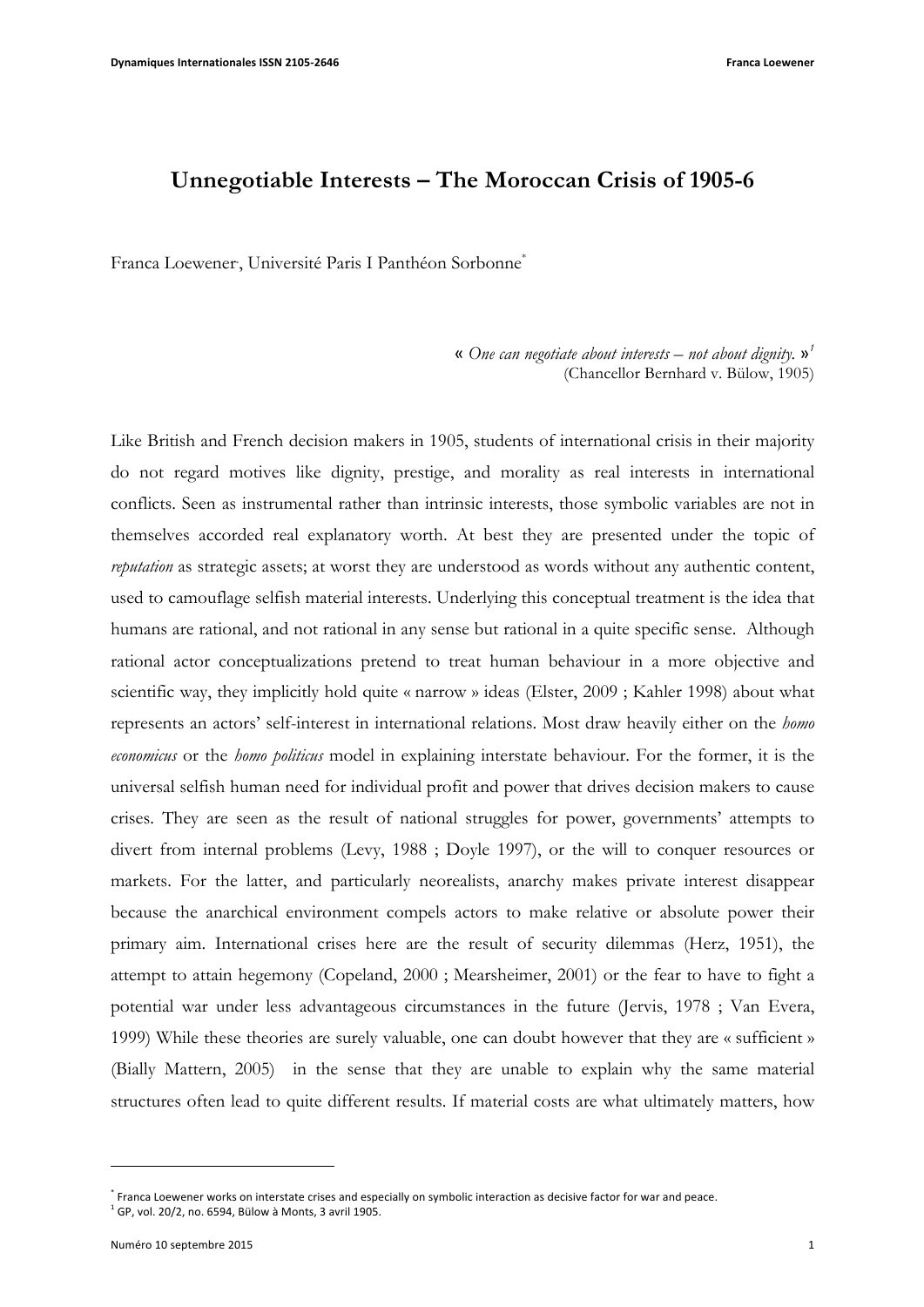can one explain crises escalation in cases where the material costs largely outweigh material benefits and where leaders are conscious of this fact?

This analysis assumes that variations in international crises can only be understood if we take into account the symbolic nature of human actors and international politics. Decision makers do not perceive their international environment objectively, but through subjective filters of security. What represents a threat ultimately depends not only on the underlying social structure (Wendt, 1992), but also on actors' self-images. Actors are not only motivated by military and material security, but also by symbolic security. For the *homo symbolicus* (Henderson, 1971), on which we base our analysis, the recognition of its identity represents an interest in itself. The confirmation of one's identity is essential since it is linked to important human basic needs. Without confirmative feedback, the actor can neither play the role he has imaged for himself, nor can he feel ontologically or emotionally safe. (Burton, 1990 ; Honneth, 1992 ; Giddens, 1991 ; Mitzen, 2006). This is not different for decision makers who depend on the recognition of the identity they award to themselves and their state (Lebow, 2008 ; Lindemann and Ringmar 2012 ; Wolf, 2008 ; Wendt, 2004).<sup>2</sup> If the gap between desired image and projected image is too wide, i.e. identity is denied, a statesman might be more interested in saving his and his nations self-image than saving their state physically. We all know the awkward feeling triggered by being misrepresented by others and in front of others. Emotions might range from anger to shame or even fear. However, the fact that not everybody resorts to violence is linked basically to two factors: time and repetition of experiences of these kinds of humiliation and the importance we accord to others projection of our self-images. While people with low self-esteem show a tendency to withdraw when being negatively (e)valuated, people holding idealized or hubristic identities easily become confrontational. As the gap between self-images and projected images are particularly wide in these cases and the desired treatment is hard to obtain, they are particularly sensitive to symbolic threats to identity. Here emotional costs may largely outweigh material costs. At the interstate level, this means that the stronger decision makers are motivated by symbolic rather than material vulnerability, the less sensitive they are to military threats. On the contrary, threats alone might be understood as another depreciation and, instead of appeasing actors, like rational deterrence theorists conceive of it (Schelling, 1960 ; Powell, 1990 ; Zagare et Kilgour, 2000), only further incite actors. Our hypotheses concerning origins or international crisis and crisis outcome may therefore be summarized in the following way: If actors are motivated by symbolic rather than material vulnerability, escalation and de-escalation of crises increase or decrease in accordance with symbolic threat.

 $^2$  The author is aware of the potential problems this kind of anthropomorphization can cause. For a good presentation of the argument cf Wendt 2004 and Wolf in Lindemann et Ringmar 2012.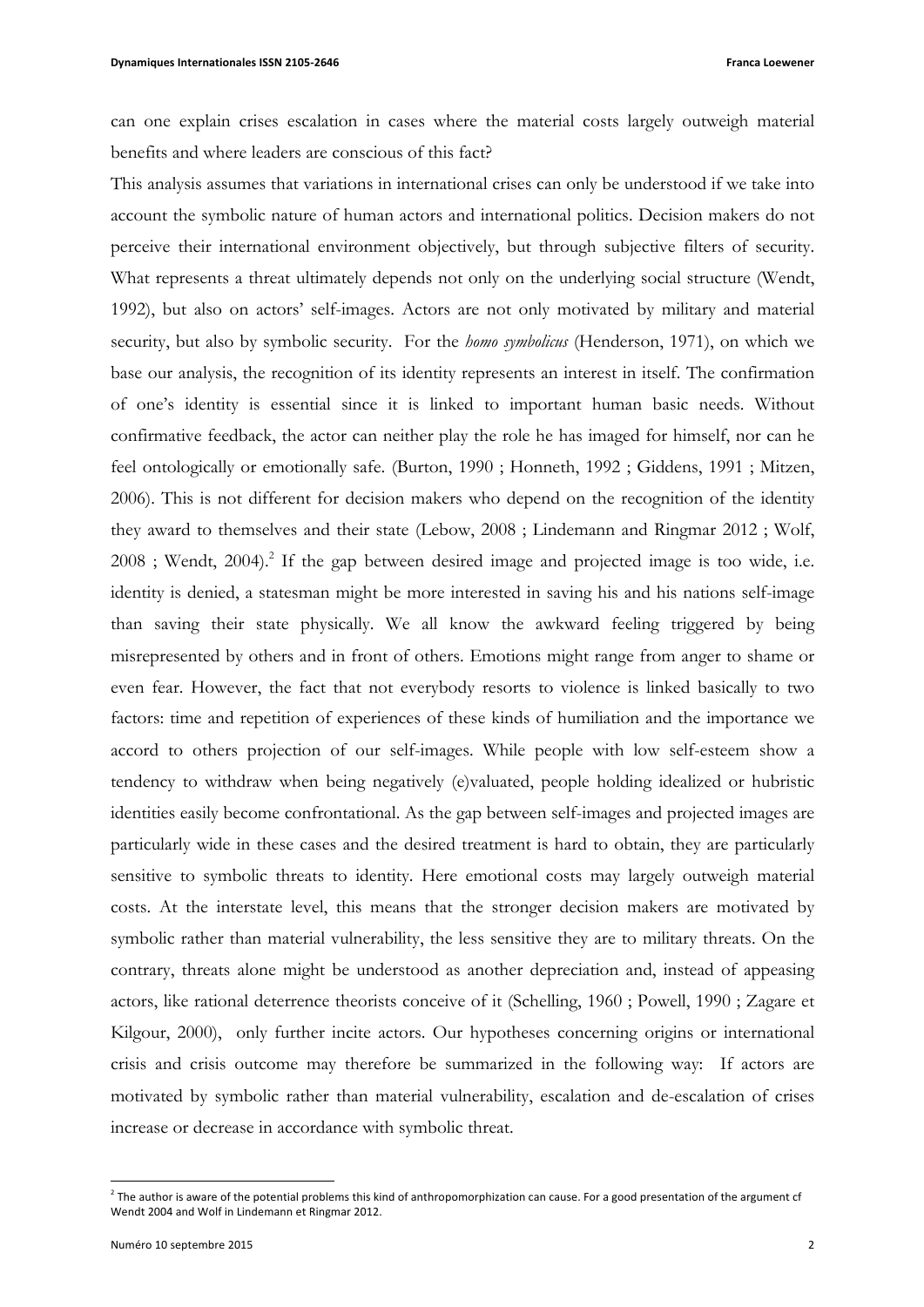In order to test our assumptions concerning origin and development of international crises, we are going to analyse in the following the Moroccan crisis of 1905/06 between Germany, France and Britain. As Germany can be identified as the crisis triggering power, we will concentrate primarily on its crisis behaviour. If our target actor is primarily concerned with the defense of its identity he should escalate or deescalate the crisis due to the degree of symbolic recognition he finds during the interaction. If our target actor however is primarily concerned with economic or financial costs he should be sensitive to politics that increase or diminish these costs. On the other hand, if our target actor primarily motivated by power balance considerations increase and decrease of military costs should guide his crisis behaviour. But first, we are going to analyse our target actors' general properties.

## **The Tangiers Crisis – a struggle for material or symbolic security?**

The Moroccan crisis of 1905/6 was an interstate conflict opposing primarily Germany and France, but later as well Germany and Britain. German decision-makers triggered the crisis in in reaction to an agreement concluded between France and Britain<sup>3</sup> on April 8 1904, in which the latter two powers came to terms with their colonial points of contention in Africa, Asia and the Pacific. Amongst other things, Britain accorded France free hand in Morocco while France accorded Britain free hand in Egypt. On the basis of its new gained rights, the French government pushed the Sultan of Morocco to certain reforms, but the German government protested against this move. Questioning the legality of the clauses of the Anglo-French agreement which conferred France the right to reform Morocco, the German government send by the End of March 1905 Emperor Wilhelm II to Tangiers in order support the Sultan. He claimed that the Anglo-French agreement infringed upon the final act of the Madrid Convention of 1880, in which the sovereign government of Morocco had granted to all signatory powers the right of the most favourite nation, to say equal economic access for all signatory powers to Morocco while the cherifien government remained sovereign. Since any change in these provisions could only be decided unanimously by all signatory powers, as stipulated in the accord, the Anglo-French exchange of rights of the preceding year were illegal. After long hesitation France proposed the German government to find a bilateral agreement, the latter however declined asking for the summoning of an international conference with all signatory powers in order to decide collectively upon the destiny of Morocco. After long and conflictual deliberations concerning the calling of the conference, and, later, the nature of the reforms to impose upon Morocco, the crisis finished April 7, 1906 according great prerogatives over Morocco to France.

 $3$ Later Spain, after separate negotiations, adhered to the declaration.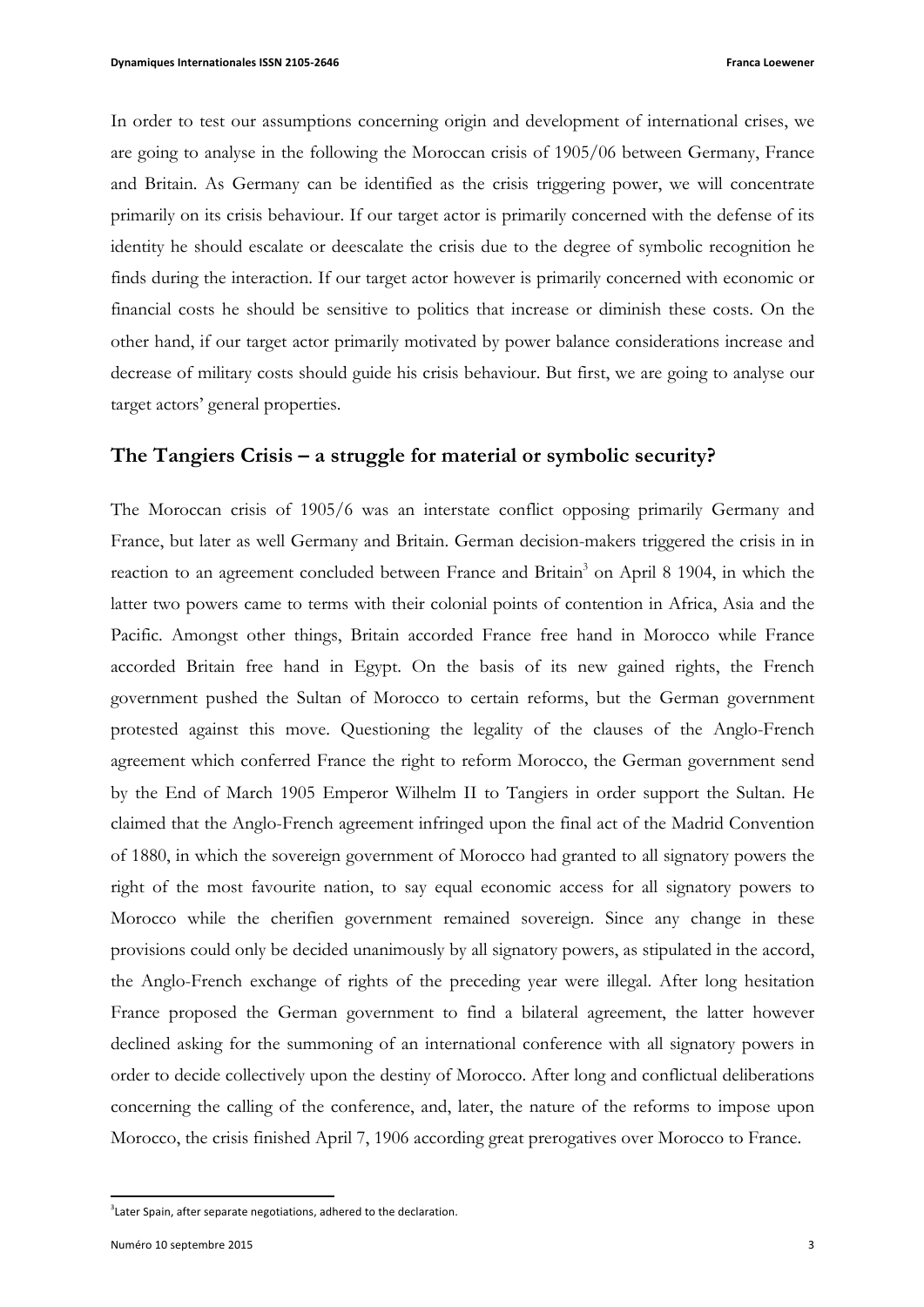Since 1905 many motives have been imputed to the German government's decision to trigger the Moroccan crisis. Decision-makers of the time as contemporary scholars alike have hinted that the subject of Morocco would have been a pure pretext for other deeper more instrumental and material interests that the German government harbored in 1905. Therefore, the Moroccan crisis classically has been presented in terms which fall either into the liberal or the realist paradigm of interstate relations.

Those who defend the *Imperatif of the Innenpolitik* (Kehr, 1977 ; Wehler, 1973 ; Geiss, 1987) traditionally underline German decision makers' will to distract from internal national problems. Foreign policy here becomes the result of the changing social structure and the need of the traditional and political elites to find a valve or distraction from these problems. Whereas some underline that the German decision-makers' reason to trigger international crisis was influenced by the will to unite the masses under the national flag in order to avert the danger of social democracy, others name the unwillingness of the conservative aristocratic elite the accommodate the rising bourgeoisie as the reason for the flight to international adventurism. As different in detail these analyses may be, they all present the First Moroccan crisis as a scapegoat, as a distraction.

For those, on the other hand, who defend the *Imperatif of the Außenpolitik* (Hillgruber, 1983 ; Mommsen, 1995), Germany's foreign policy at the beginning of the  $20<sup>th</sup>$  century was primarily motivated either by the need to break the strangling international encirclement which it had to bear as a middle power, or by the will to accelerate its international ascendency by war. Either or, the dominant explanation of the Moroccan crisis of 1905/6 for realists of all kinds of colors has been and still is that German decision-makers wanted to destroy the newly conceived Anglo-French Entente cordiale of 1904. In 1905/6 the military balance according to these scholars, was simply advantageous, or (according to other scholars) even mandatory, and thereby compelling German decision-makers act and trigger international crisis.

Notwithstanding the internal conclusiveness of these different explanatory crisis narratives, certain elements hint at the insufficiency of purely materialistic explanations. In fact, realist explanations of the first Moroccan crisis focalizing on power structures and capabilities tend to caricaturize German international policy choices. In fact, Germany's alliance policy by the end of  $19<sup>th</sup>$  and beginning of the  $20<sup>th</sup>$  century is not conclusive with regards to an objectively existing security interest. On the one hand, it is highly questionable if Wilhelm II's non-renewal of the Russian-German reinsurance treaty and the German governments incapacity to decide on respectively French and British rapprochement propositions was determined by pure balance of power/traditional realist strategic considerations. On the other hand, German decision makers did not interpret these changes in the alliance system immediately as security threats. Even in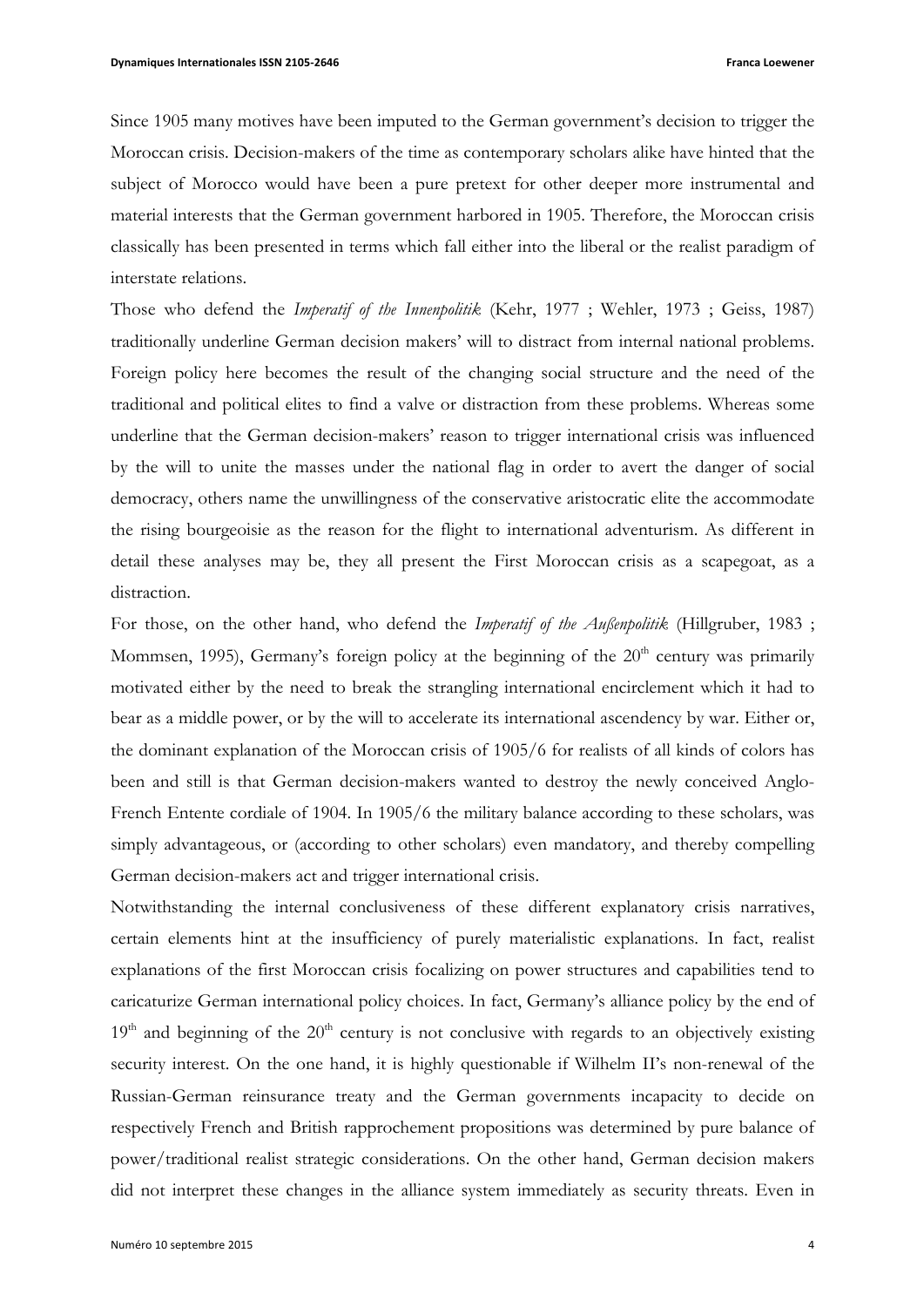1904 (and as it will be show, even after the first Moroccan crisis) most of Germany's decision makers were convinced that relations could still be improved. Finally, it is also debatable whether the years 1905/6 were really strategically well chosen by Germany to risk escalation and war. The German fleet was still widely inferior to the British fleet and in 1905 nobody doubted that in the event of war it would be destroyed; the German army was restructuring its armaments; its allies Austria and Hungary were not interested in getting involved into an armed conflict and, finally, the risk of escalation of any conflict into a continental was perceived by decision makers as too high a price to pay. Moreover, Germany heavily depended on imports from other European countries what made war a potentially self-destructive adventure. In a more liberal vein, one can ask as well if the German government really could have had an interest in manipulating the domestic opinion in a radicalizing way: actually, the government tried hard to keep foreign policy as their prerogative. Moreover, they were well aware of the influence of pan-German circles' paroles had on the national and international environment – and even the Kaiser wished he could silence them. Would it have been wise to add fuel to the fire? Finally, from a more Marxist perspective it can even be asked if the country Morocco and its resources were really worth the trouble.

Disregarding the internal conclusiveness of liberal and realist approaches, one can also criticize the existing explanations of the Moroccan crisis more generally on conceptual grounds. Is the will for electoral or economic gain or to maintain the balance of power sufficient as explanation for international conflict? Or does it need a stronger investigation into the variables that make people perceive these factors as useful means and tools. Finally, what constitutes a menace or a desirable object and the ways perceived as legitimate or acceptable to obtain them are highly variable between actors. In the end those motives and strategies depend on one's identity. Our hypothesis, which is going to be confronted in this contribution with the aforementioned traditional explanations, maintains that German decision-makers provoked the Moroccan crisis not for purely material, but for symbolic reasons. By challenging France in the Moroccan affair German decision-makers tried to defend their identity, which they felt denied by the fact that France, determined to turn Morocco into a French protectorate, indemnified other countries holding rights in Morocco while consciously ignoring those of Germany. On the one hand, France's treatment of Germany was inconsistent with international standards of dignity and what was conventionally perceived as respectful treatment of a sovereign power. On the other hand, France's treatment of Germany infringed upon country's decision-makers self-images in which Germany was identified as belonging to the exclusive club of great world powers whose members were supposed to be treated with particular respect. As German decision makers were primarily motivated by symbolic rather than military vulnerability, insensitivity to Germany's identity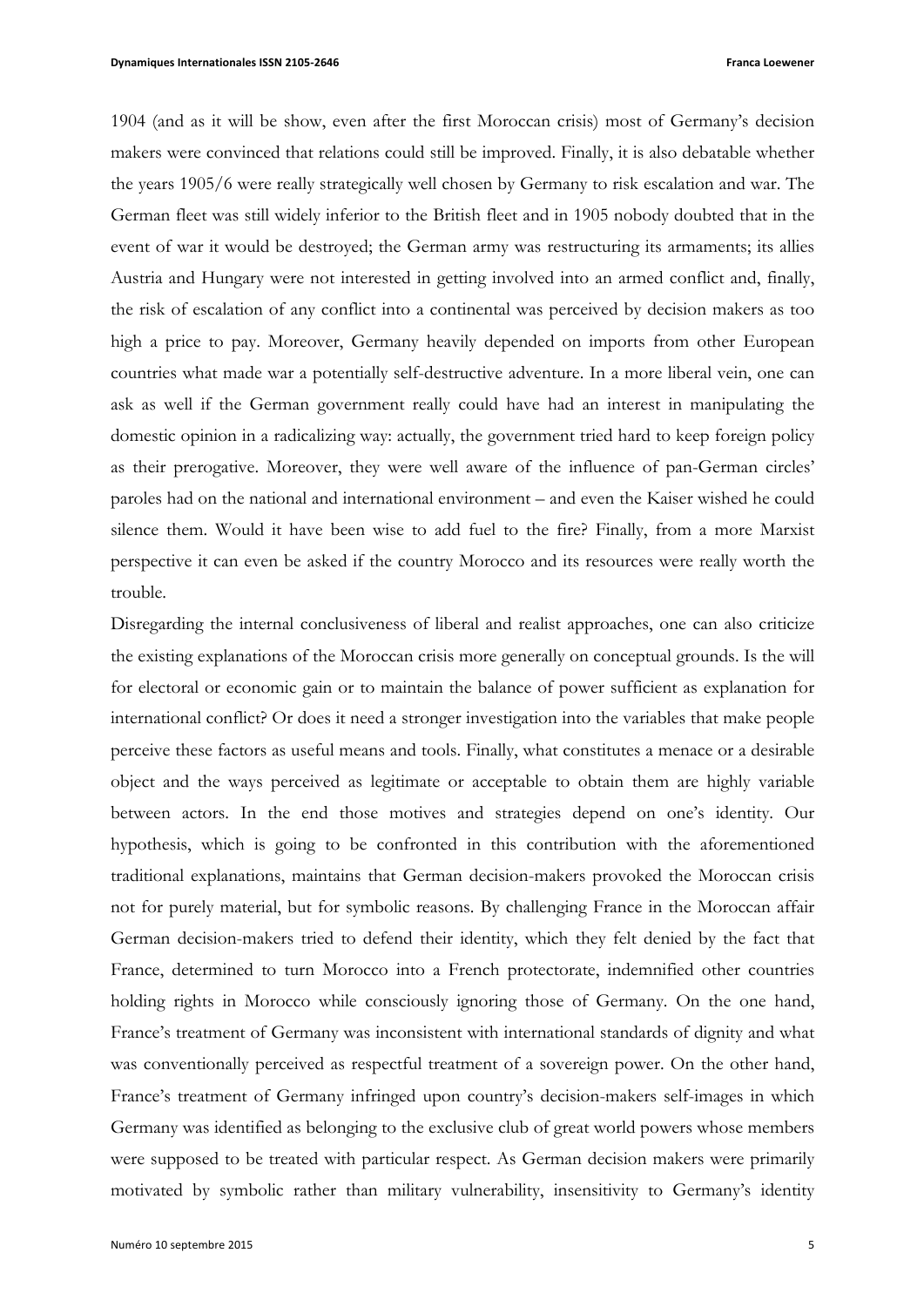further escalated the crisis. Finally, French and British threats, instead of deterring Germany, were perceived as additional symbolic threats and only did reinforce German determination to resist to what was perceived as unjust and illegitimate.

## **The evolution of the crisis**

The First Moroccan crisis can be divided up into four main sequences. The first sequence is starting directly right after the announcement of the Anglo-French Agreement on April 8, 1904, and is lasting until February 1905. While there is a first perception of risk, and feeling to need to act spreads among certain decision-makers of the German government, and which makes them request the military information, crisis does not break out openly. German decision-makers take a wait and see attitude and remain passive. Between January and March 1905, however, important changes follow within German decision-makers policy and they openly protest against the French Moroccan policy with the disembarkation of the Emperor in Tangiers. Tensions heighten parallel to the French government's unwillingness to agree to an international conference on Morocco and ebbs at the moment the idea of the international conference is accepted. The third phase starts with the preliminary discussion of the conference and is marked by stronger British interference into the crisis. This sequence lasts until the reunion of the conference. The fourth and final sequence starts with the meeting of the conference and continues until the end of the deliberations.

# **The characteristics of the crisis initiating power – Whilelmian Germany**

In order to determine what kind of identity threats could potentially irritate the German government were are first going to establish a rough picture of Wilhelmian culture and state. First we will describe its political system in order to evaluate what kind of legitimacy the government was based on. Second we will concentrate on the mentality of its political leaders. As it is not possible to elaborate on all central persons of the German government who were responsible for the decision-making during the First Moroccan crisis we will concentrate on Emperor Wilhelm II.

### *The political regime*

The foundation of the German nation state in 1871 was perceived by many contemporaries, in comparison to its neighbor states, like France or Great Britain, as 'belated'. Described as 'revolution from the top<sup>4</sup> this nation state was the result of a compromise between different political currents. On the one side was the liberal middle-class which saw in the creation of a self-

 $4$  The state of 1871 was primarily created by the elites.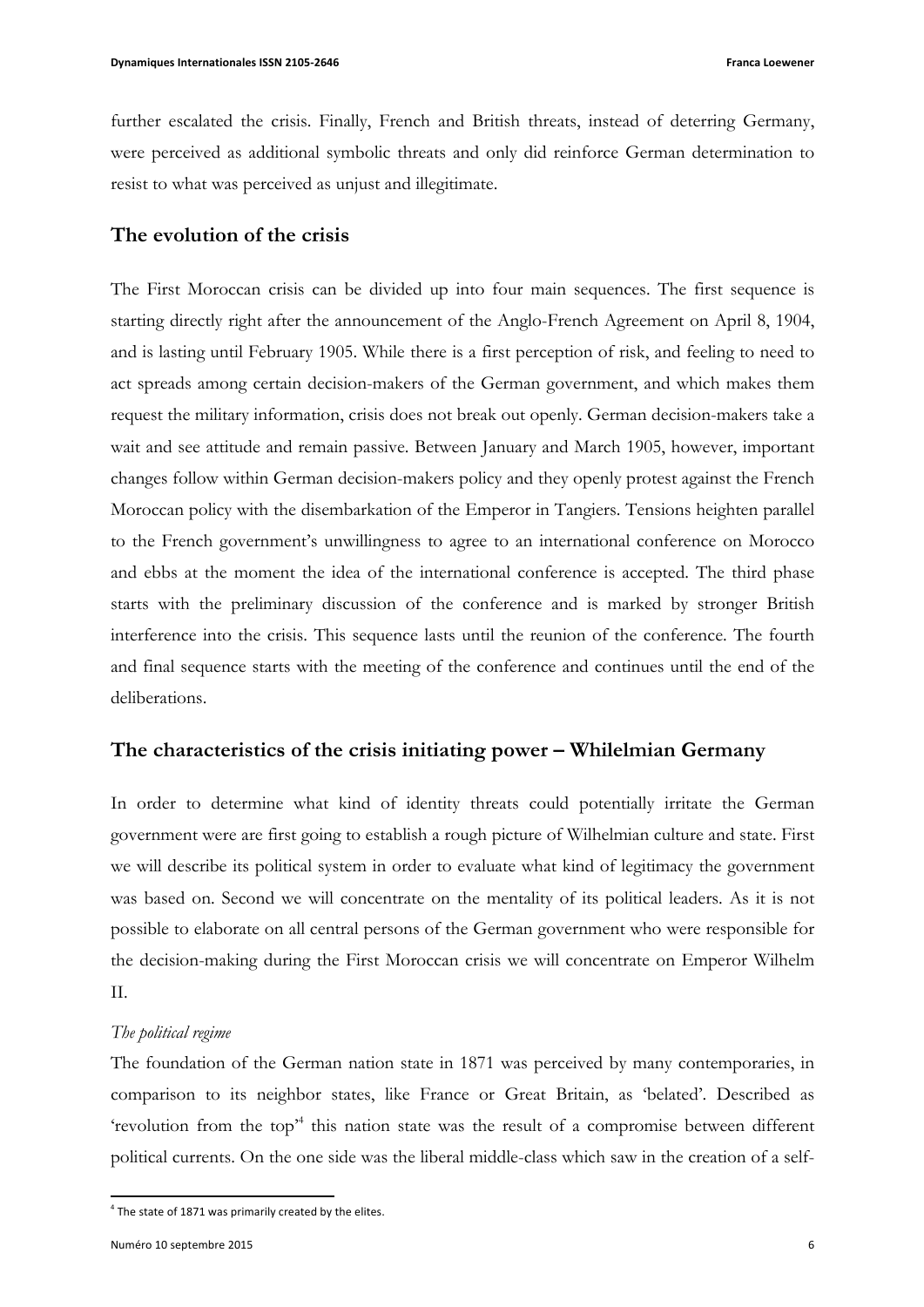contained constitutional nation state the safeguard for the development its social and economic influence as well as for the strengthening of Germanys position within the international system. On the other hand were the traditional elites trying to conserve the aristocratic system, and regional governments trying to preserve their independence vis-à-vis the central state (Mommsen, 1990 : 45-47).The constitutional result was what Mommsen calls an « authoritär verfasstes monarchisches System konstitutioneller Spielart » (idem. : 47).

The constitutional monarchy that was established, on the one hand, granted the legislative branch important competences, on the other hand the parliamentary control over the executive body was still limited. The members of the Reichstag were elected for five years through a relatively democratic universal men's suffrage<sup>5</sup>, but received no salary.<sup>6</sup> The assembly received important rights, like the constitutional right of parliament to decide over the budget, right to debate and solicit the government, and their sessions were held in public. Both houses, lower and upper, had the right to initiate legislation – but no law could have been passed against the will of the upper house, to say the representatives of the regional governments of the federal state. Moreover, the military budget was adopted for seven years and the lower house had no influence on the enactment of indirect taxes. The diet had no right to assembly autonomously and the parliament had no right to appoint or dismiss the chancellor, which was only responsible towards the Emperor. Finally the diet could be dissolved by the upper house of the parliament, the Bundesrat. Still smaller was the Reichstag's influence on Germany's foreign policy. Except for customs, trade and transport the representatives had no right to participate in matters of foreign policy, as it was the preserve of the executive, and in particular the Emperor.

The executive was given sufficient power as to be able to « insulate itself from the diet » (Mommsen, 1990:50). It was composed by the Emperor, the chancellor and the secretaries of state which were dependent on the instructions of the former. Disposing of the « three pillars of the absolutist state: army, bureaucracy and diplomacy », as Hans-Ulrich Wehler subsumed, the powers of the Emperor were extensive. As Mommsen explaines : « Ein 'persönliches Regiment' des Monarchen sah die Verfassung zwar nicht vor, beließ aber doch den Freiraum für die Entwicklung eines solchen. » <sup>7</sup> Emperor Wilhelm II, in fact, felt only responsible towards God and depreciated strongly the new democratic institutions, which he called disdainfully « Quasselbude », « Reichsaffenstall ».<sup>8</sup> Whereas the Emperor was sovereign in the conduct of the country's foreign policy and held the right to declare war<sup>9</sup> and peace, contract alliances and

 $^5$ All men having attained their 25<sup>th</sup> year of life were accorded the right to vote. Compared to other regimes of the time, where some kind of census suffrage was common, this universal suffrage was quite extraordinary.

<sup>&</sup>lt;sup>5</sup> An insufficient *allowancy* was only introduced in 1906.

<sup>&</sup>lt;sup>7</sup>'Although the constitution did not intend a 'person regiment', it left sufficient space for the development of such.' Mommsen, *op. cit.*, p. 57. 

 ${}^{8}$ Could be roughly translated as 'babbling hut' and 'monkey stall'.

 $9$  Though, he needed the approval of the upper house.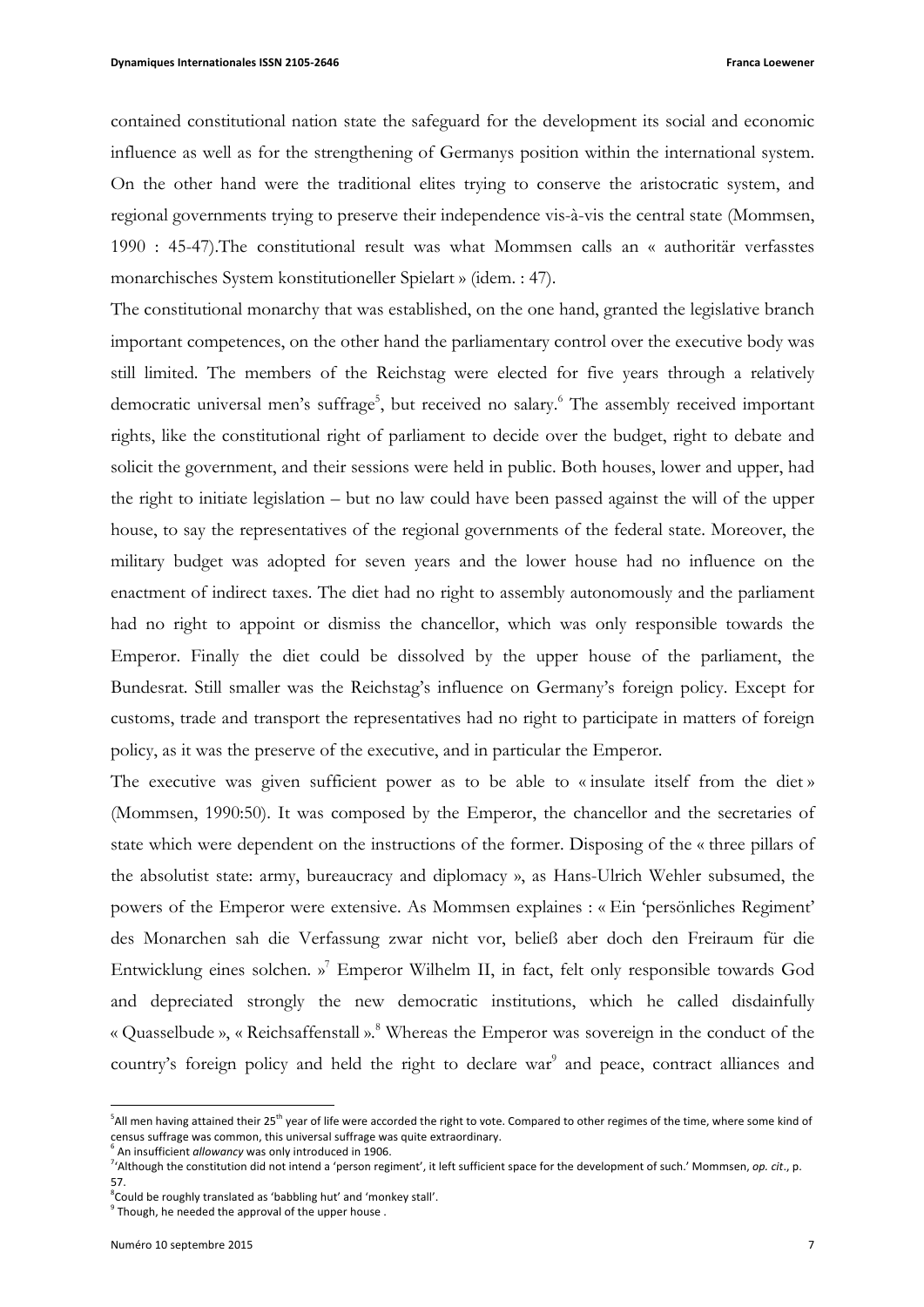commanded the army, he was less independent in domestic affairs of the state. Although he possessed the right to summon and close the two houses and even dissolve the diet with accord of the Bundesrat, the parliamentary competences limited decisively his freedom of action. As the chancellor was appointed and dismissed by the Emperor, he and his secretaries were completely dependent on the order and will of the Emperor. Presiding over the upper house and signing the acts of government, he was the nodal point between all institutional branches. The upper house, the Bundesrat, was constituted by representatives not elected, but appointed by the regional governments and deliberated in secret. All decisions of the Reichstag needed to pass the Bundesrat and without their consent no law could be passed. As Prussia was proportionally strongly represented, and the Emperor happened to be the King of Prussia which appointed the representatives, and as the chancellor presiding over the upper house happened to be nominated by the Emperor, Wilhelm II indirectly still had great influence on internal affairs. In a sense the upper house can be seen as a safeguard of the conservative structures of the country.

All in all we can state that the political Wilhelminian system, as a mixed but rather authoritarian system (2), was based on strong charismatic and traditional legitimacy of its leader (2-3), which gives the person Wilhelm II and his government particular importance.

## *The decision-makers self-presentation*

Given the central place the political constitution accorded to the Emperor, we will concentrate on Wilhelm II's self-presentation in order to be able to evaluate foreign policy decision making of the German government in the analysis of the Moroccan crisis. The man whose name marked a whole époque in history is probably the best example of interaction between structure and agent. He marked his time just as much as his time marked him. He was the child of a society going through radical social and technical change opening up new worlds in which everything seemed possible. The rapid economic, industrial and scientific upturn was the pride of a nation that was perceived as having only belatedly found their stately shape. Wilhelm II cultivated this image of an old nation that by the force of its kings could have been finally united. He invested not only enormous amounts of time in reminding this story but also enormous amounts of money in materializing this national idea: The number of Emperor Wilhelm I statues is almost uncountable. His enthusiasm for the architectural historicist movement mixing new with old architectural styles is representative of this will to artificially create linearity and historicity for a nation lacking both (Dauss, 2007). In this narrative of an old nation mounting to new prestige, Wilhelm II liked to present himself as a guiding figure, that, similar to a father watching over his children, was looking after his nation. He thought himself Emperor by the grace of God and the parliament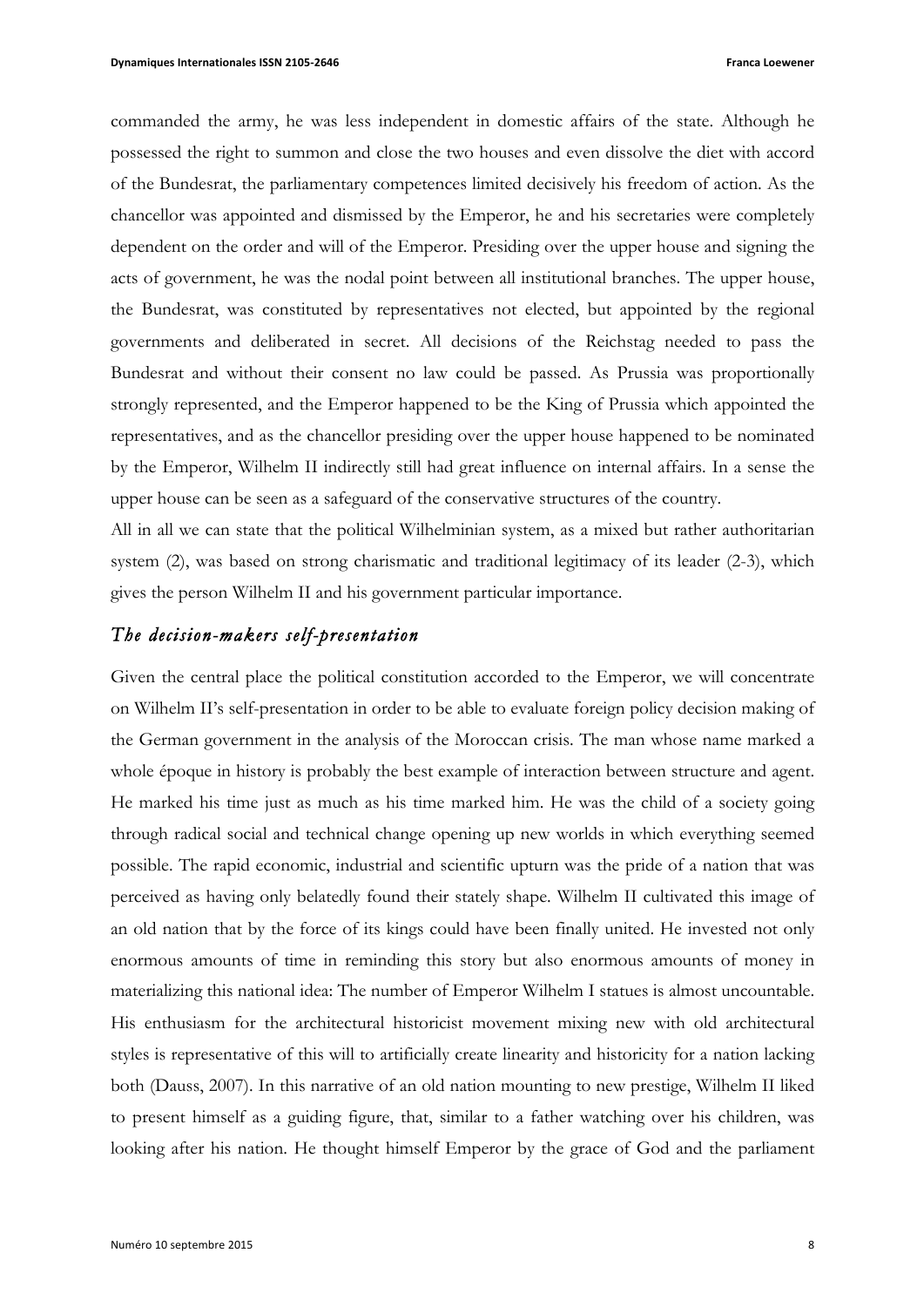was nothing more than disturbing.<sup>10</sup> Most notably his aim to lead national and especially international politics could not have been better shown by his dismissal of Bismarck. Wilhelm II wanted a chancellor that obeyed and followed his orders.

His self-image was of utmost importance to him, he took care of his presentation like an actor on the scene and was badly injured if he was confronted with his own mistakes or personally criticized. He was probably the first head of state that was continually followed by photographers always ready to shoot and postcards with his picture were printed en masse. In contrast to his predecessors he loved to hold speeches and to show himself in public. There was no event, where he would not hold a speech, whether at the inauguration of one of the many Wilhelm I monuments, or at an official dinner, or at the launch of a ship, a seminar discussing education policy, a chanting competition or even an art exhibition… When he spoke he used strong and picturesque language, was very generous is using superlatives and presented himself as virile as possible.<sup>11</sup> As such the armed forced were particularly important to him as their represented not only virility, but also might. Since childhood he developed a particular enthusiasm for army and navy. He changed uniform up to six times a day and in general liked to be surrounded by military personal.12 During the annual military exercise he insisted to lead 'his' army, even if, as Moltke complained, he was more disturbing than helpful as the whole maneuver became rather a *mise en scène* of the might of the Emperor than a valuable training exercise (Mombauer, 2001). The navy nevertheless was his favourite object as it symbolized global reach and global power (Murray, 2010). Although military and war were principally positively valorised, Wilhelm II nevertheless framed his international role as pacifier (1).

The only thing that Germany was lacking in order to equal the other great powers was a colonial empire, and more importantly, the international recognition to be an equal global player. In the eyes of the members of the great power club of the time Germany was a parvenu, and was not treated according to the same standards as the other great powers. And Wilhelm II felt badly insulted, when he was not invited to official occasions where other great powers were present. The Kaiser himself, however, saw Germany as a young and mounting nation that would soon surpass the others.<sup>13</sup>

To conclude, we can say that Emperor Wilhelm II cultivated a virile self-image that can be seen as hubristic (3). The greater the self-image the stronger he felt critique and failure. He was very keen on creating the image of a state that was at least equal to the other great powers at that time. He tried to create historicity similar to that of France and Britain. He tried to create international prestige with the creation of a fleet that would be able to intervene everywhere in the world, just

<sup>&</sup>lt;sup>10</sup> According to Robert Saitschick there were between 500 and 600 trials per year for lèse-majesté (quoted in Ernst Johann, 1966)  $11$ Cp., for example Johann, 1966; Obst, 2011.

 $12$  Most of 'his' chancellors had a military background.

 $13$  Cp. for example: « Festmahl des Brandenburgischen Provinziallandtages, 24.Februar 1892 », in Johann, 1966: 57.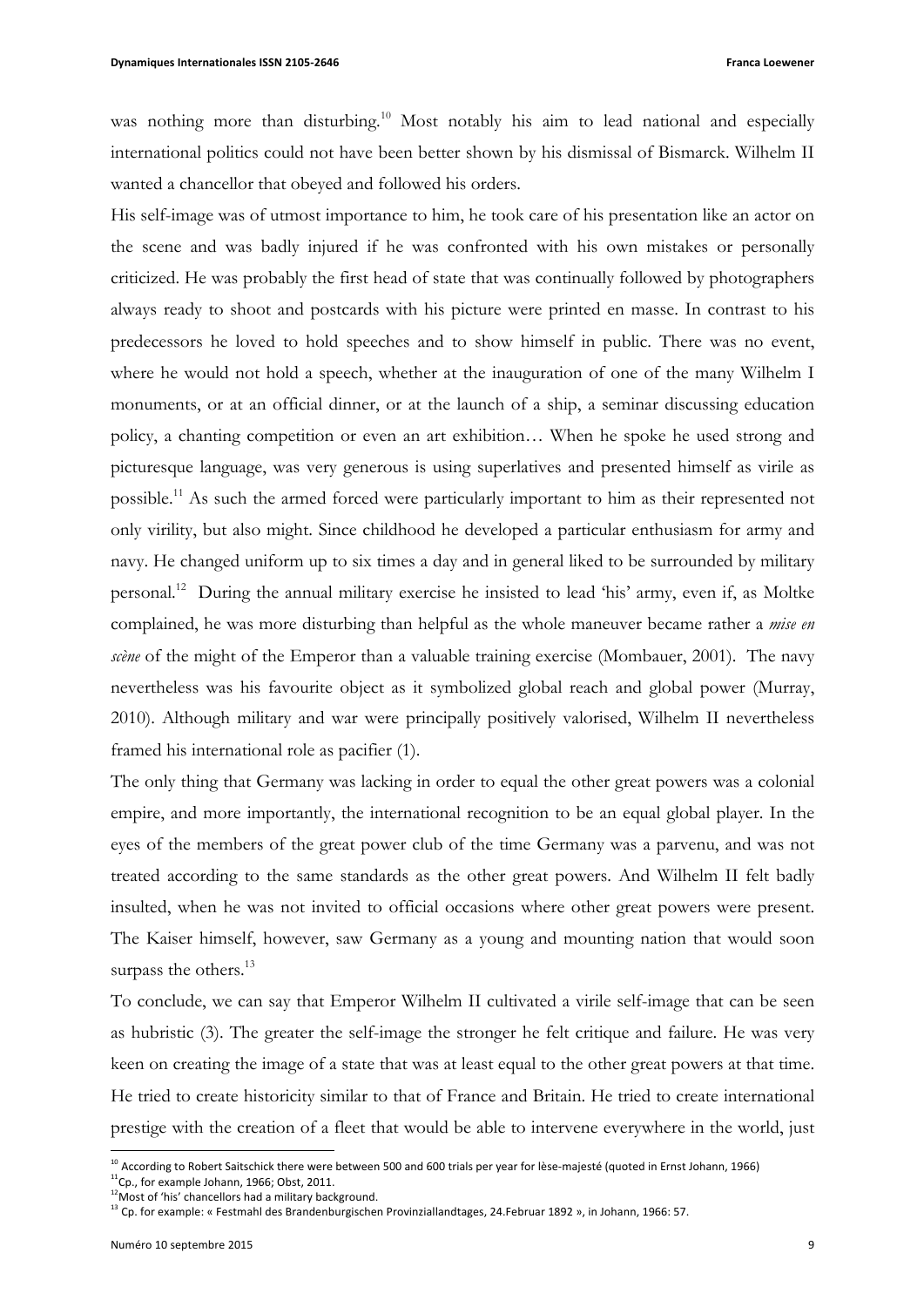like Great Britain. Nevertheless, he was lacking the international recognition of the image and status he was demanding. However, in 1905/6 he was still convinced that the other powers would finally come to see that he well belonged to the club of great powers. Enemy images were existent but not irrevocable before the outbreak of the Moroccan crisis (1.75).

## **Symbolic, power and economic politics**

We are now going to see in detail which kind of politics were used during the Moroccan crisis, how they were interpreted by German decision makers, and how they reacted towards them.

# *Sequence 1 – 'Wait-and-See' (April 8, 1904 – January/February 1905)*

As German risk perceptions grew with the conception of the entente cordiale we are now going to develop in what way the Anglo-French declaration of April 1904 generated German fears. Was it the economic implications of the agreement concerning Morocco that made decision-makers investigate? Or was it on the contrary the rapprochement between Britain and France and the fear of their possible alliance that made decision-makers move? In a more idealistic vein, the German decision-makers interest could as well have been instigated by the symbolic threat the Entente meant for German decision-makers, as they were neither included nor formally and officially informed about an agreement that touched upon its rights.

The Anglo-French agreement was concluded on April 8, 1904 but the Moroccan affair only entered the open crisis stage in March 1905 with the voyage of the Emperor to Tangiers. Between April 1904 and January 1905 the German government is primarily occupied with interpreting the meaning of the Anglo-French Entente.

### *The Entente cordiale as a strategic threat hypothesis*

Most analysts of the first Moroccan crisis, as well as foreign politicians in office at the time of the crisis, believed that German decision-makers triggered the crisis in order to readjust the military balance of power turned over by the newly conceived entente cordiale. While some argue that Germany wanted to trigger a preventive war, others underline that Germany merely wanted to show France that it cannot rely on its new gained British friend when the latter's own interests are not directly concerned. Which are the concrete facts that support this realist-based analysis of the Moroccan crisis?

For the contracting parties France and Britain the accord of 8 April 1904 on which the Entente was based, represented the formal end to six years of intense rivalry and dispute in colonial affairs. Since the Fashoda crisis in 1898 tensions between Britain and France over the authority in Egypt had attained a dangerous level, close to the brink of war. The Entente cordiale on no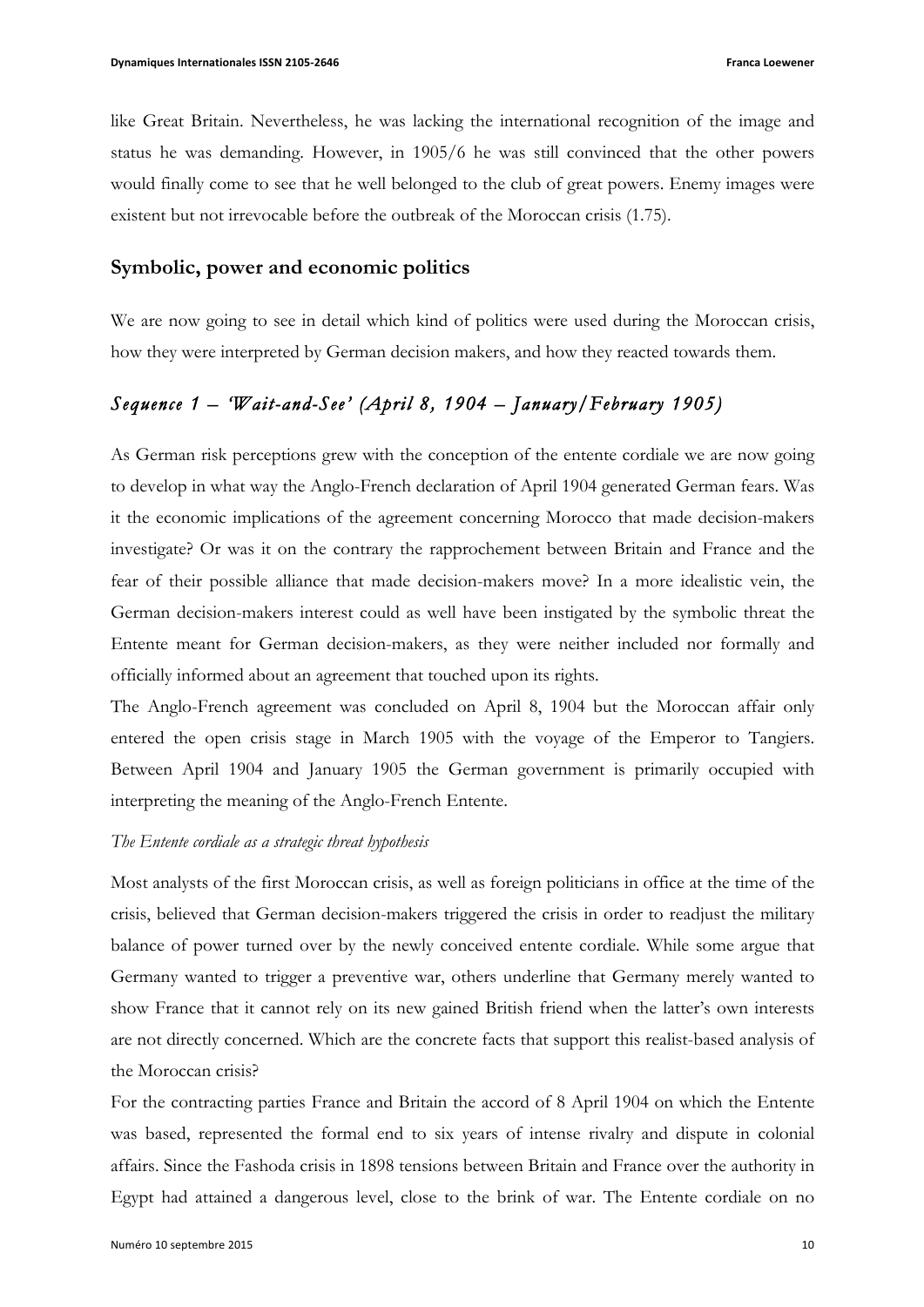account represented an alliance treaty, but primarily an agreement over colonial matters in different parts of the world. The primary idea was to trade France's and Britain's colonial spheres of interest in order to homogenize and separate these and thereby reduce friction.<sup>14</sup> While the agreement targeted primarily extra-European entitlements, the rapprochement between the two rival great powers represented nevertheless a clear change in the German estimations of the development of the strategic environment. Since the French-Anglo antagonism was perceived as strong, an Anglo-French rapprochement was longtime considered by German decision-makers impossible. The German government, who by the end of the 19th century always refused France's or Britain's alliance proposals in order to keep its freedom of action, found itself suddenly confronted with an altered strategic environment restricting its finally freedom of action.

Nevertheless, one has to ask whether the change in the military balance was perceived by German decision makers as imminent security threat that would endanger its strategic position. While it might be a plausible argument for those acquainted with power balancing theories that German decision-makers only logic reaction would be to engage in some kind of offensive or defensive counter-balancing acts, one needs to establish a direct connection between the changes in the military strategic environment, the nature of the perceived security threat and the need to take military measures.

Indeed, although the German government speculated about the military strategic worth of the Entente, this track rapidly faded into the background. While some decision-makers in Germany suspected that the Anglo-French agreement might indeed contain a secret clause granting military support to France to regain Alsace-Lorraine, others suspected Britain aimed with the Anglo-French rapprochement to prevent a future French-Russia-German alliance. Nevertheless, the military threat perception was relatively low among German decision makers. Its international environment was still seen as malleable.

### *The Anglo-French agreement as economic threat hypothesis*

As the first reaction of the Kaiser directly after the conclusion was to ask chancellor Bülow if Germany's «considerable » economic interests in Morocco were not infringed upon by the April 8 agreement, the economic motive needs to be taken seriously. In fact, most of the German deliberations and official documents contained the fear to see its commercial rights in Morocco endangered by France.

The Anglo-French *Entente* that was reached contained one official part and one secret section. The first part of the agreement stated that France would not try to alter the political status of

 $14$  In fact, Théophile Delcassé, the French secretary of foreign affairs and father of the Entente cordiale indeed hoped that the agreement would enable an alliance, cp., Andrew, 1968.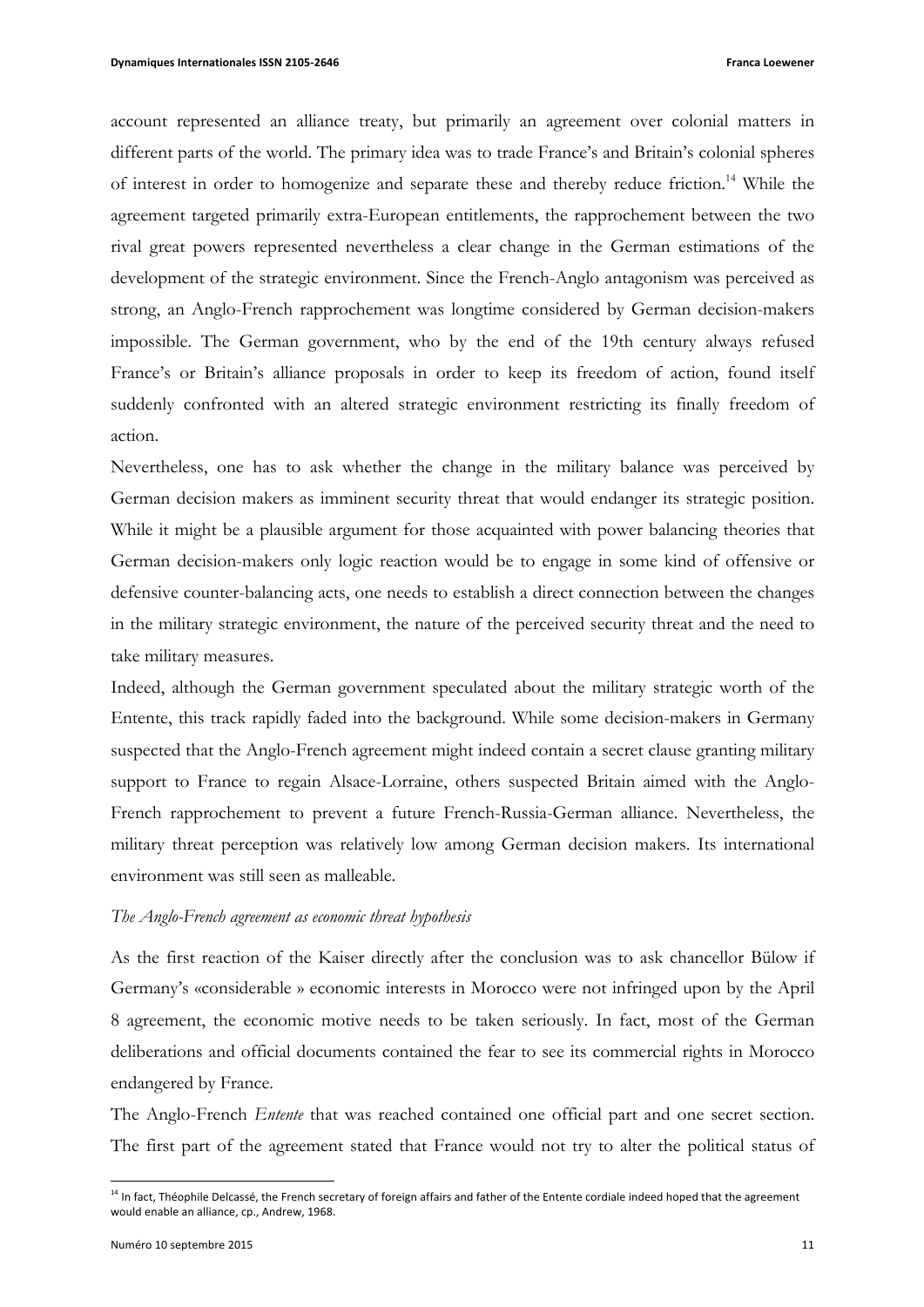Egypt, which would thereby stay the dominion of the British state whereas Britain, for its part, declared not to intend to alter the political status of Morocco (art. 1 and 2). Moreover, however, the latter recognizes « that it appertains to France, more particularly as to Powers whose dominions are conterminous for a great distance with those of Morocco, to preserve order in that country, and to provide assistance for the purpose of all administrative, economic, financial and military reforms which it may require s », « provided that such actions shall leave intact the rights which Great Britain, in virtue of treaties, conventions, and usage, enjoys in Morocco (…) » (art. 2). Moreover, the two governments agreed to support each other in these tasks (art.9). The secret articles of the agreement touch still more delicate questions and concern constitutional changes of Morocco. First, it is stipulate that both countries would respectively support the other in the case the legislative system of either Morocco/ Egypt should be assimilated to a system that is « in force in other civilised Countries » (art.2). Second, Britain and France defined the part of Morocco that should be accorded to France in case of a possible demise of the sultanate. The German governments was nevertheless unconscious of these articles at the time and therefore they are of no importance for our analysis.

Taken by its letters, the official part of the declaration of April 1904 does not discriminate directly against the economic rights accorded by the convention of Madrid 1880 but concerns rather political rights. Both countries, Britain and France pledge to honor to the rules established by previous declarations and agreements. This includes automatically the 1880 Convention of Morocco, which fixed the unrestrained equal economic competition and the *open doo*r to Morocco for all signatory powers. Moreover both countries promised to « countenance any inequality either in the imposition of customs duties or other taxes, or of railway transport charges » (art. 4), though this article was given a restricted delay of thirty years. While the latter clause can be seen as suspicious it does not stipulate whatsoever that France was going to impose its dominance over the economy. However, taking into consideration the nature of the already existing French protectorates in Africa, it would be conceivable that the German government was indeed alarmed about its economic access to Morocco.

But what was effectively the economic worth of Morocco for Germany? Was the economic value of Morocco high enough to risk war? In fact, taken in numbers, the material worth of Morocco has to be seen as insignificant – it did barely represent 0.1% of Germany foreign trade (Moritz, 1974 : 42).The wealth in mineral resources of Morocco was equally questionable. In contrast to the Mannesmann brothers, not everybody amongst the experts was convinces about the existence of an abundance of minerals in Morocco. Bankers turned a deaf ear when the German government tried to incite them to finance investments in Morocco (Guillen, 1967 : 869). Last but not least, the investments in infrastructure, transport and the like necessary for a profitable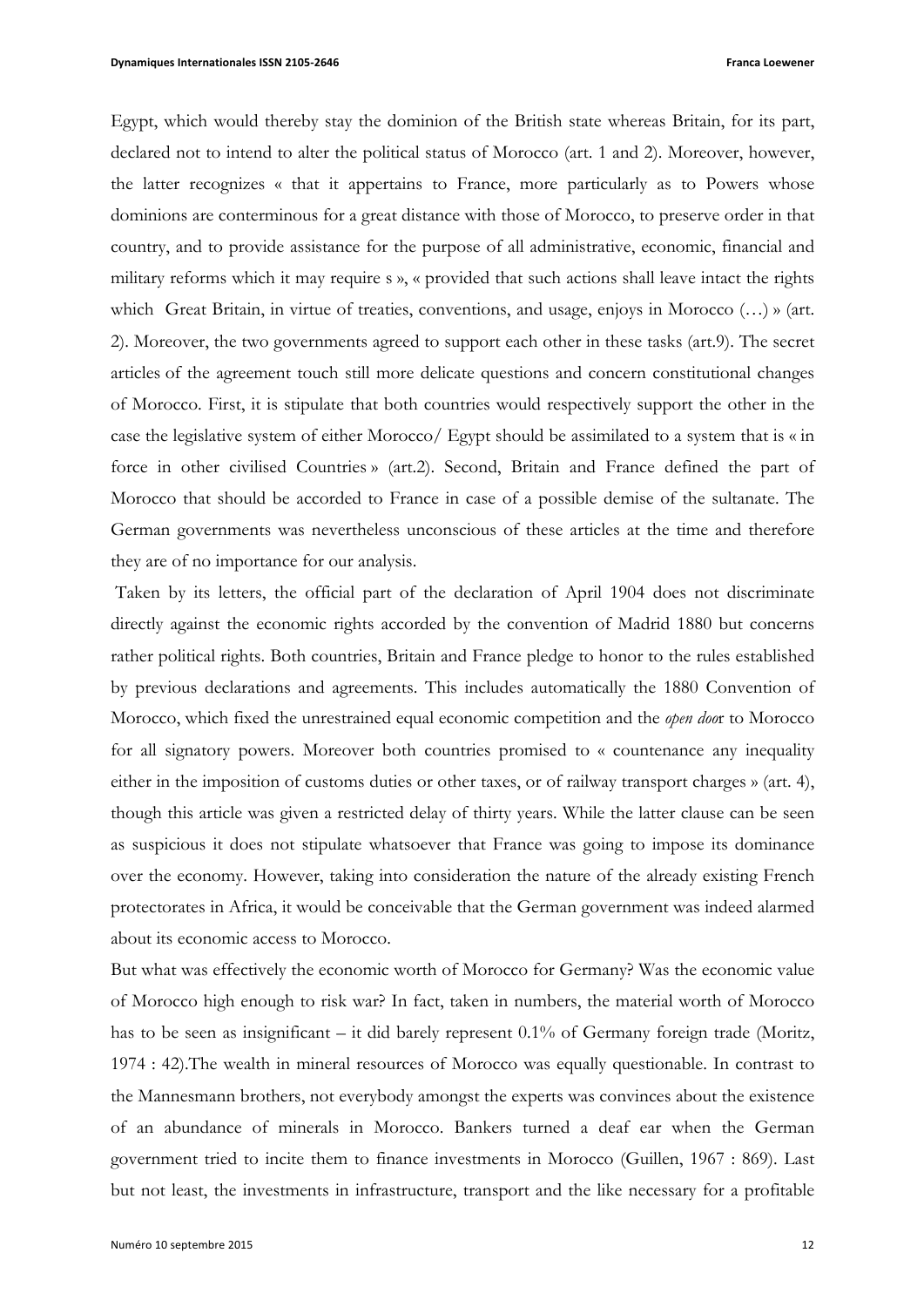exploitation of Morocco's resources were widely higher than the expected gains. One can therefore doubt the Morocco economically speaking was worth the risk of war.

### *The Anglo-French Agreement as symbolic threat hypothesis*

In our first part of the analysis we have analysed German decision-makers self-images on the national as well as on the international scene. In order to find out in what was the Anglo-French agreement of 1904 could have represented a symbolic threat to Germany we confront its symbolic and relational meaning with decision-makers self-images. The central question is to find out in what way they converge or in what way they diverge. What feedback did the Anglo-French negotiations over Morocco send to Germany? On the one side the Anglo-French agreement can be seen as a denial of equal dignity, on the other side it represents more specifically for German decision-makers a denial of a particular identity, a denial of prestige.

*Denial of equal dignity.* In fact, the Anglo-French agreement was not the first occasion France negotiated internationally about its influence in Morocco. It has to be mentioned that in the forerun of the Entente cordiale, as it had bought Italy's interest in Morocco. So, while French decision-makers and particularly Théophile Delcassé, the minister of foreign affairs, thought it was necessary to enter negotiations with Britain, Italy and Spain, he did not feel the need to negotiate with Germany. One can deduce a symbolic meaning that Germany in contrast to other powers was not worth to be asked. Not conferring to German decision-makers the same right of being consulted and to be indemnified for the enlargement of France's influence over Morocco can be seen as representing clearly a denial of equal dignity.

*Denial of a particular identity*. Nevertheless, it is indeed interesting to observe that Germany amongst the many other signatory powers of the Madrid Convention of  $1880^{15}$  was the only power that strongly protested. Spain, in fact, only intervened to defend more demandingly its interests in Morocco after having been encouraged by Germany decision-makers to do so. The non-integration of Germany into the talks over Morocco, therefore, is likely to have had a special symbolic meaning for Germany, which went beyond a denial of equal dignity. One can say that it impinged on the political leaders self-images in which Germany represented not only a great power, but even a world power. As such it should have been consulted and compensated, like Great Britain, for the integration of Morocco into the French colonial empire that was on the horizon. Not acting would have signified for German decision-makers accepting the inferior position that the French action symbolically accorded to them.

The dignity and honor motive is constantly reappearing in the diplomatic documents. In the leaders' analysis of the significance of the 1904 Anglo-French agreement the words *honor*, *dignity*

<sup>&</sup>lt;sup>15</sup>In fact, sixteen powers signed the Madrid Accord of 1880.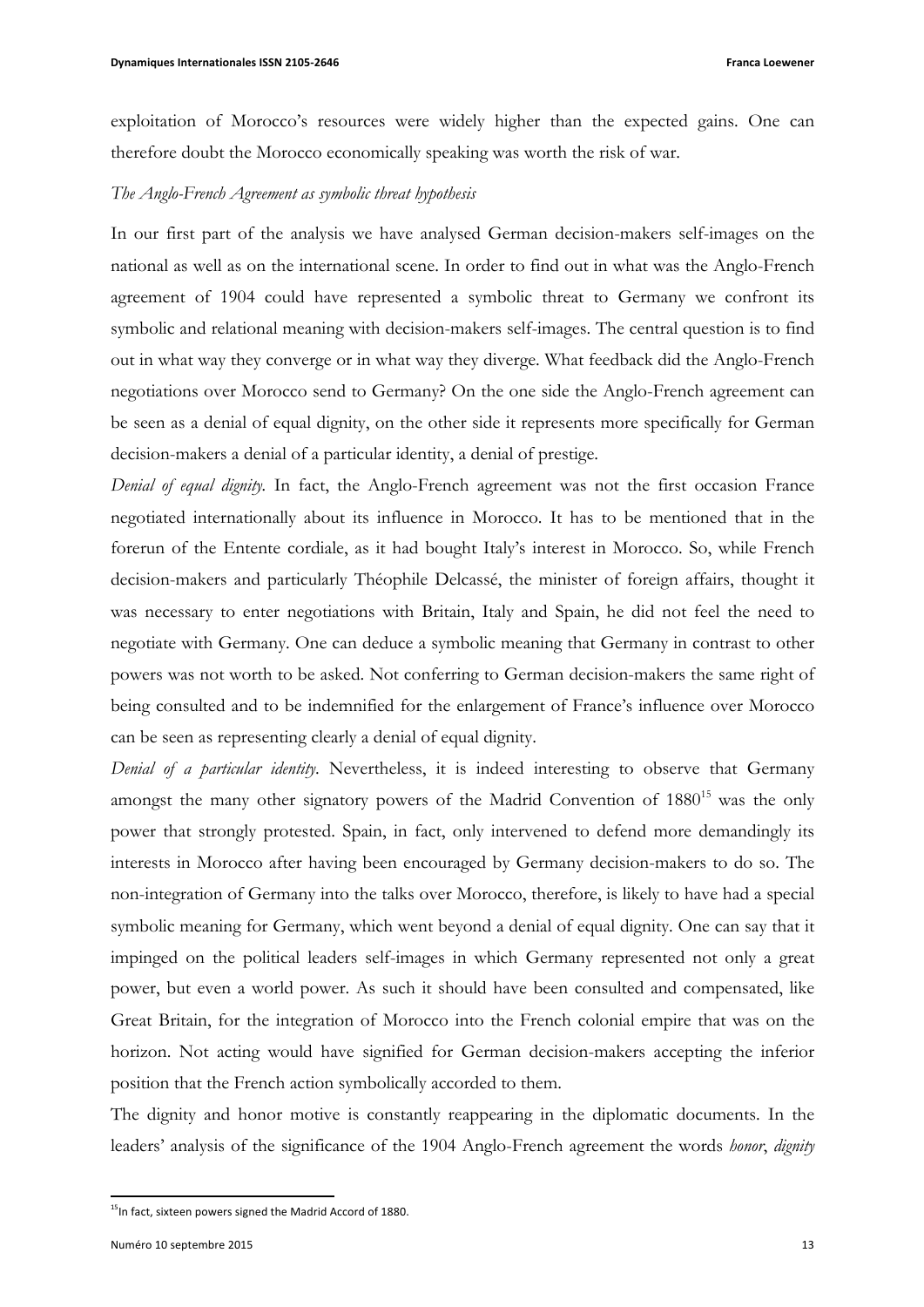and *prestige* are omnipresent. Not to be included into the talks was dishonorable for a great power that Germany was. The need to act was perceived by the majority of the decision-makers. Not acting would invite to further ignorance and infringements upon Germany's rights. Nevertheless, the German government refused to be the first to mention the subject Morocco to the French government as this was esteemed a disgrace. Ambassador Radolin in Paris was even instructed to avoid any occasion where the topic could have been brought up. The German government waited for the French government to propose to Germany something similar to its agreement with Spain. In vain.

### **Evaluation**:

Recognition policy: 0 Economic incitement policy: 0 Deterrence policy: 1 Reassurance policy: 0

# *Sequence 2 – Open conflict (January 1905 – July 1, 1905)*

Between January and March 1905 the German government decided to go public with its protests triggering thereby open international tensions and fears. Since December 1904 France had tried to introduce administrative reforms in Morocco, which, however, did not find favour with the cherifien government. January 5 the French foreign minister Delcassé sends a delegation to Fez in order to convince the Sultan to accept a number of reforms. While doing this, the envoy, Saint-René Taillandier, claimed to be acting on behalf of all European states and that he had their mandate. By the end of February the foreign minister Delcassé went even further and demands from the Sultan to hand over to France the control of the Moroccan army, the police and customs. Chancellor Bülow, having expressed towards the Sultan his sympathies for his rejection of these demands, felt the need to act and convinces the reluctant Kaiser<sup>16</sup> to voyage to Tangiers in order to point out publicly the illegality of the reforms that France tried to impose of the Makhzen. Chancellor Bülow called for the summoning of an international conference, as changes in Morocco's status according to the Madrid Declaration of 1880 could only be taken with the consent of all signatory powers. The international reactions are divergent. While the French parliament accuses foreign minister Delcassé of having gravely neglected to integrate Germany into prior talks, the international press aggressively attacks the German government. While the French press accuses Germany of harbouring territorial self-interests and that the legality argumentation would be purely instrumental, the British press reproaches to the German government to have instigated the Moroccan conflict with the only aim of destroying the Entente cordiale. London warns the German government that if France were attacked Britain would

<sup>&</sup>lt;sup>16</sup> Emperor Wilhelm II was reluctant to go to Tangiers because he feared that his appearance might be too provocative.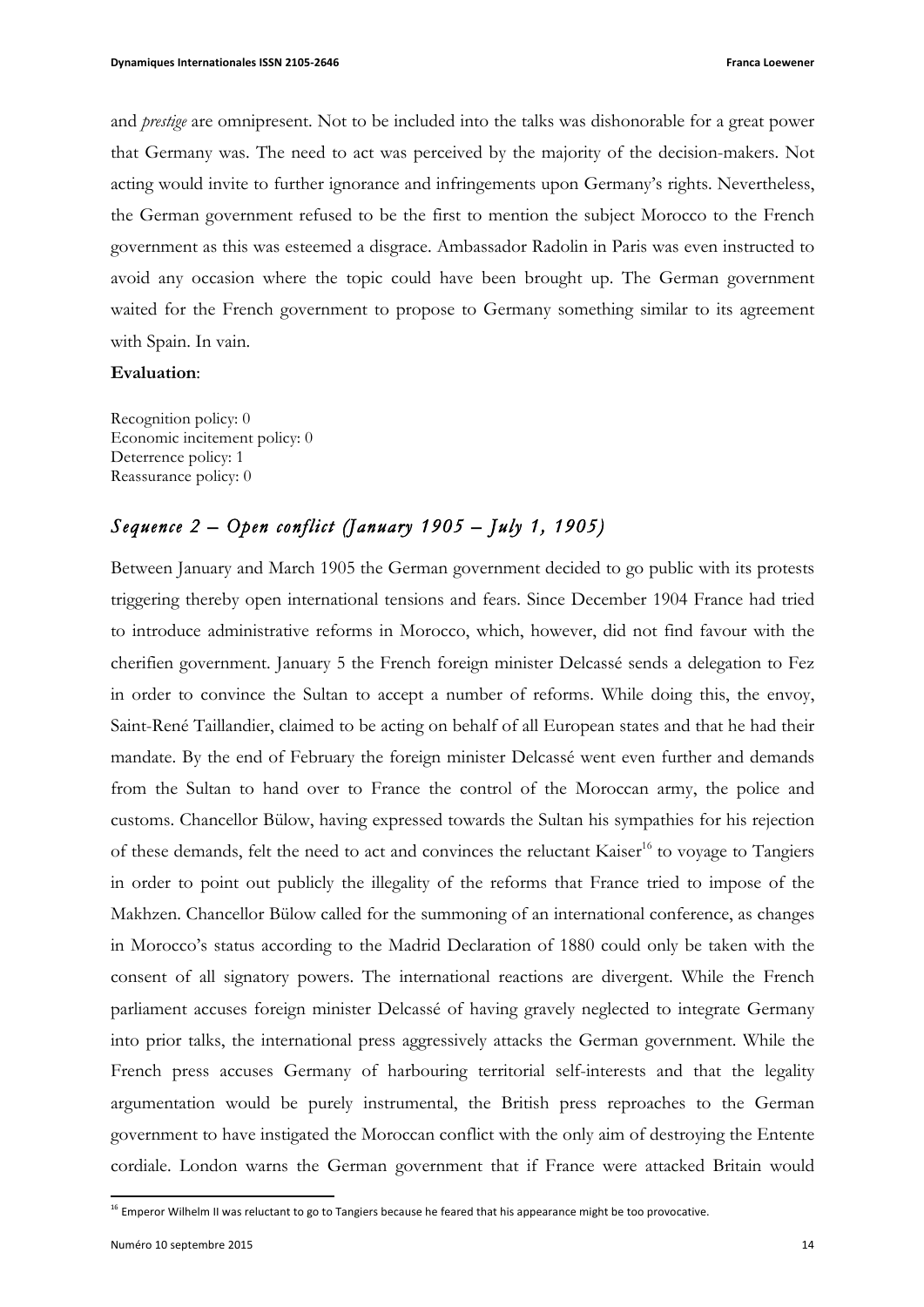intervene on the French side. On May 16, the German government demands from the French premier Rouvier the dismissal of Delcassé. One week later, on May 28 the Sultan of Morocco invites the signatory powers to an international conference which Germany accepts on June 5.Finally, after the official dismissal of Delcassé on June 6 and France's acceptance of the international conference tensions alleviate.

Two questions need to be asked here. First, why did German decision-makers decide to go public with its complaints? Second, which factors were responsible for first escalating and finally deescalating the crisis within this sequence? If we analyse the mounting and easing of tensions within this part of the crisis we have three different variables to confront with each other: the British military threats which were issued in order to deter Germany; economic incitement by France proposing indirectly the possibility of a bilateral agreement and finally the acceptance of the international conference; and finally symbolic policies sensitive or insensitive to the recognition of equal dignity and prestige.

As already established in the first part of our analysis, German decision-maker felt the need to act, but were waiting for a French overture sensitive to Germany's interests in Morocco that it possessed due to the Madrid Declaration of 1880. The point of time decision-makers chose finally to act follows directly the French attempt to apply it contractually confirmed special right to reform unilaterally Morocco. By the end of 1904 it had indeed became apparent to German decision-makers that France of its own accord would not propose any kind of compensation to Germany. Moreover, French attempts to impose reforms on the cherifian government<sup>17</sup> convinced German decision-makers that France was effectively trying to turn Morocco into a French protectorate. A look in the historical documents shows in fact that when planning the spectacular landing in Morocco and demanding and international conference, German decisionmakers thought to have the other signatory powers on its side. It even though that Britain, in order to defend its commercial interests in Morocco, would be supportive of the German move! It was not that the German motive was to demonstrate to France the unreliability of its new partner Britain. It was simply that German decision makers were convinced that other governments would feel the same indignation in the face of French high-handed acting in Morocco. Moreover, the German decision-makers were convinced that in proposing the summoning of an international conference on the grounds of the prevision of the Madrid final act of 1880 in order to decide collectively on the reforms to be undertaken in Morocco, France could not refuse without losing publicly its face. They were convinced that the legal provisions of Madrid were naturally perceived by the other powers as legitimate and therefore would indeed be a non-conflictual way to realize their aims.

<sup>&</sup>lt;sup>17</sup> For more detailed information see Andrew 1968.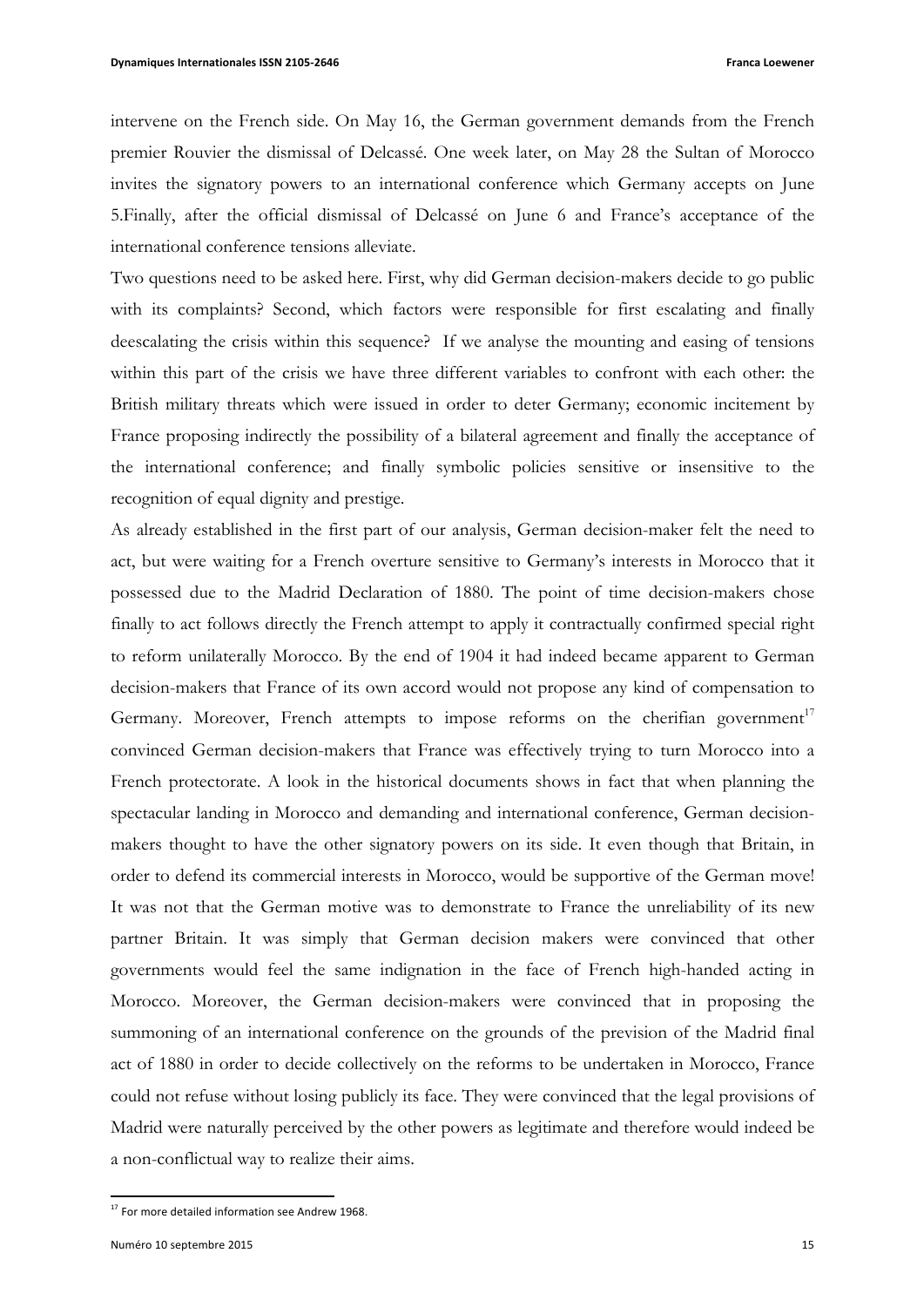### *Policies promising economic reward*

When Delcassé came under fire in France for his careless Morocco policies and was pushed by the French parliament to open talks with Germany in order to settle the dispute with a bilateral agreement, German decision-makers felt too insulted as to accept those hesitantly and indirectly proposed rewards. Moreover having proclaimed publicly to defend German interests in Morocco on the basis of the equality and unanimity principle fixed by the Madrid final act, decision-makers perceived an acceptance of a bilateral preferential treatment as morally and legally inacceptable. Economic incitement had no effect at that moment of time as moral considerations were dominating financial interests.

### *Policies of military threat*

Military threats as well did not intimidate German decision-makers and did not make them back down. Quite the contrary, they hardened German leaders will to insist. Nevertheless, military threats at that moment of the crisis were not answered by counter threats. First, because Bülow tried meticulously not to confirm the image of an aggressive Germany that was communicated by the British press; second, decision-makers suspected Britain of planning to set France and Germany against each other in order to play tertius gaudens. In any way, military threats and the risk of war could not be given in, even if it was clear for Germany that it could not win a military confrontation against an Anglo-French alliance. Moreover, decision-makers in Germany agreed that to concede to British threats would only show other powers that German's rights and interests could be spurned and ignored at will as Germany would comply anyway.

### *Policies sensitive to symbolic threats*

What made however eased tensions was the dismissal of Minister Delcassé and the French acceptance of the international conference in Morocco.

The French foreign minister had become for German decision-makers like red rag to a bull. Delcassé dismissal came as a relief for German leaders as he was seen as the primary instigator of the exclusive French policy in Morocco and the Kaiser went as far as to make Bülow prince for this achievement. His policy was perceived as disposing of rights that he did not possess any authority about. Even after he was advised by the French Prime Minister to open talks with Germany he only did so reluctantly and without enthusiasm. In fact, he explained that German protests must have been the result of a misunderstanding, as he called it, and that any bilateral or international negotiation was not necessary. He finally ordered other minor representative to make German decision-makers bring up the topic of Morocco by their own in order to discuss the subject; however, this was perceived by German decision makers as contempt. Therefore, his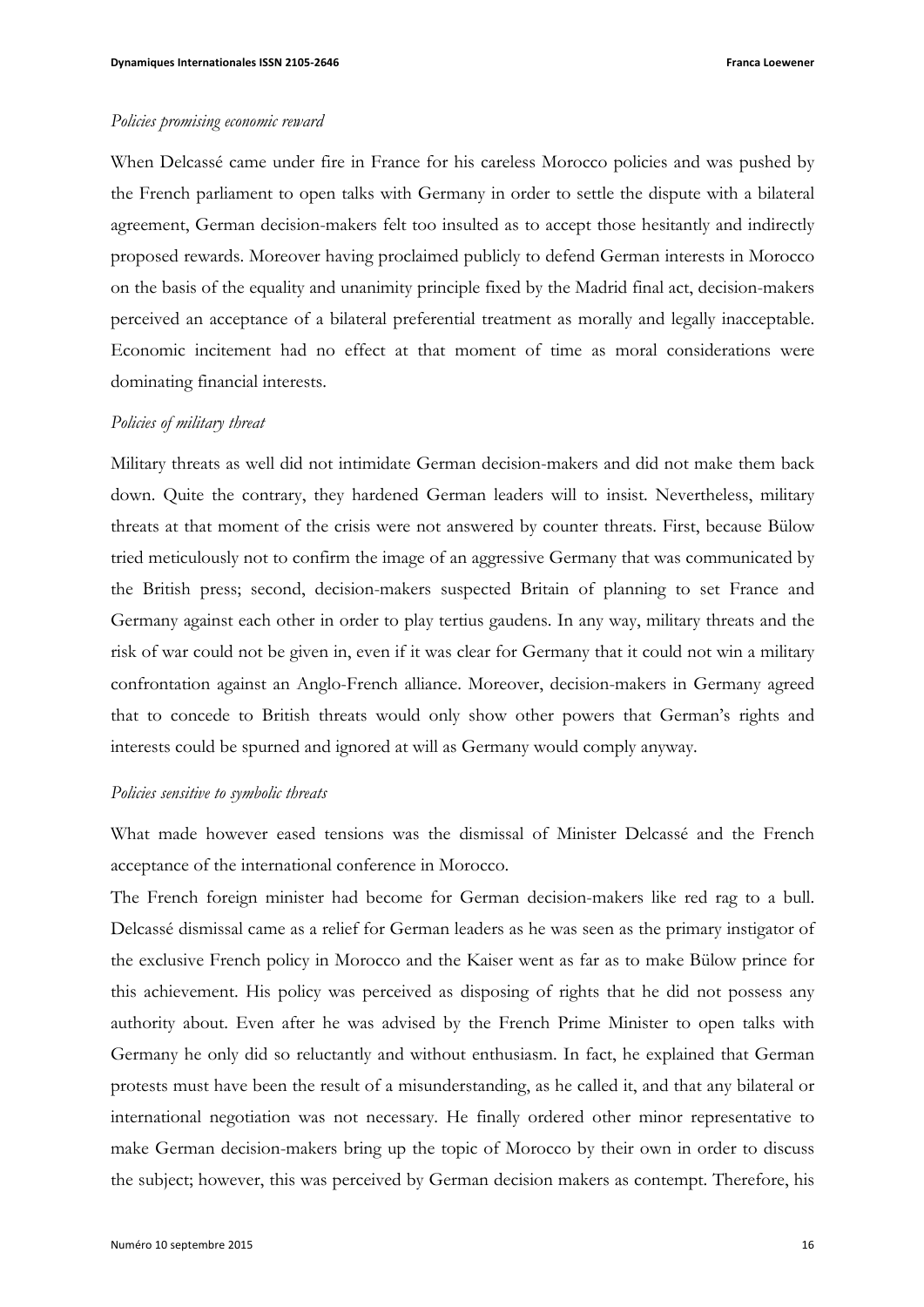dismissal was seen as a first step to publicly recognize the French wrong-doing in Morocco and towards Germany, and the acceptance by the French government of the international conference was seen as a further step to recognize the legitimacy of German complaints. The German decision makers explained that they could not make any compromise before the international conference was summoned as it would be seen by the public eye as defeat. After dismissal and acceptance, the German government honestly felt that the crisis could find a peaceful and harmonious end.

**Evaluation:** In this sequence we can see crisis escalation and de-escalation co-varies primarily according to the increase or the decrease of symbolic threats.

Recognition policy: 0 Economic incitement policy: 2 Deterrence policy: 2 Reassurance policy: 1

# *Sequence 3 – Planning the Conference (July 1, 1905 – January 1906)*

While tensions could have cooled down decisively in this phase of the crisis, tensions nevertheless heightened once again. The beginning of this sequence is marked by a growing bifurcation within the crisis, with the Franco-German antagonism on the one side, and the Anglo-German antagonism on the other side. While the Franco-German relations since the French acceptance of the international conference improved, the Anglo-German relations in fact further deteriorated. While France and Germany reached an agreement on September 1905 concerning the program of the conference and the domains for which reforms should be discussed, Britain and Germany were exchanging threats. Already on July 12 an article in *Le Gaulois* referring to Delcassé reported about Anglo-French negotiations regarding a military pact. A further article on October 15, informs that the former Foreign minister claimed that Great Britain had concretely assured France that it would land with 100 000 soldiers in Schleswig-Holstein if Germany attacked France.

## *Policies of military threat*

Was it the British threats and the balance of power that made Germany make compromise with the program of the international conference and comply to French requests?

Generally, it can be said that British military threats did not lead German decision-makers in believing they were surrounded by the Franco-Anglo-Russian alliance. It was not due to Russians military weakness caused by its war with Japan that it did not represent a threat for Germany, but it was the sentiment of family bond that made Emperor Wilhelm II esteem that the Tsar was his friend. As for the Anglo-French rapprochement: it was still not seen as solid – German decision-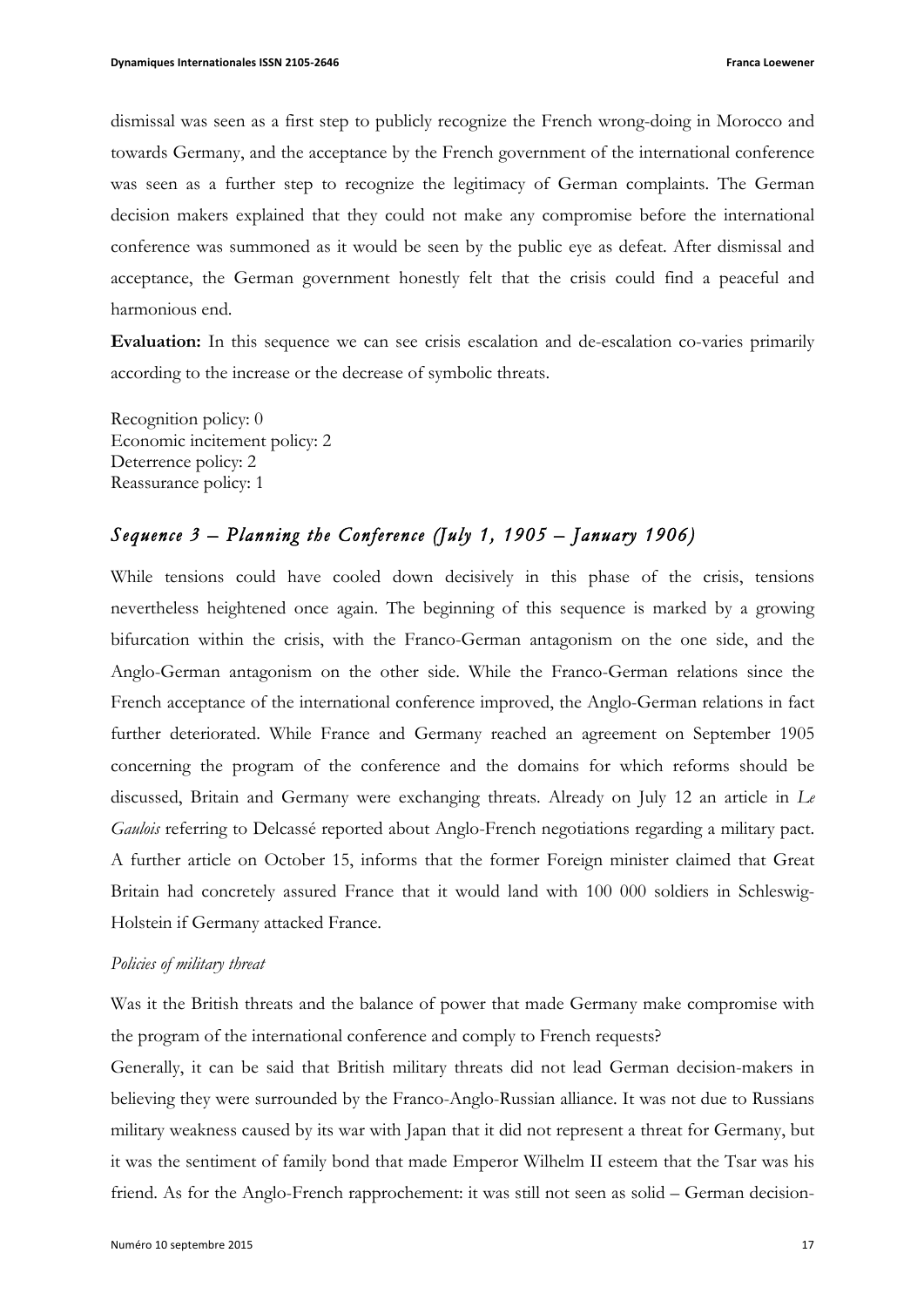makers and even some French members of government suspected Britain to have a hidden agenda and hoped to benefit from the Franco-German dispute. The Emperor was not willing « Wegen Morokko England den Gefallen zu tun, das Odium eines Angriffs gegen Frankreich auf uns zu nehmen, damit es die endlich ersehnte Gelegenheit hat unter dem schönsten Gewande 'Unterstützung des überfallenen Schwachen' über uns herzufallen » (Moritz, 1974:113).

On the whole, by the end of the year 1905, all evaluations by the army or the navy indicate that the situation was strategically inappropriate for war. Wilhelm II in his new year's letter to Bülow underlines that 1906 would be « besonders ungünstig für die Führung eines Krieges (…) und zwar wegen der Umbewaffnung der Artillerie und Infanterie » and other deficient facilities necessary to secure the border. The Emperor declared : « Somit befinden wir uns militärtechnisch nicht in einem Stadium, in welchem ich als oberster Kriegsherr einwilligen würde ohne weiteres meine Armee leichten Herzens einzusetzen » (Moritz, 1974:90). Admiral Tirpitz, for his part, estimated that a war at that moment of time would represent the most severe test for the German nation since the Thirty Years' War, as foreign trade and imports would be stopped.

These estimations nevertheless did not deter German decision-makers to enter into serious diplomatic dispute with Great Britain after Delcassés revelations of October 15. The Kaiser was so enraged that we wanted to recall his ambassador in London and demanded for an official British official denial of those military previsions. Chancellor Bülow, who until now had tried to calm the German press, now started some kind of press war. The Emperors language became militaristic as can be shown at the inauguration of the Molke-monument on October 26 : « Wie es in der Welt steht mit uns, haben die Herren gesehen. Darum das Pulver trocken, das Schwert geschliffen, das Ziel erkannt, die Kräfte gespannt und die Schwarzseher verbannt! ».

### *Policies sensitive to symbolic threats*

Moreover, we can say that Germany was not looking for war. They send the Emperor to Tangiers to make clear their standpoint and because they felt that German demands were completely understandable to the other signatory powers. Put simply, the German government did not anticipate that crisis would escalate to such a degree. The more the British press attacked the German government over its supposed hidden maleficent agenda, the more the German government estimated it necessary to resist to pressure. They were only willing to make compromise as French Prime minister Maurice Rouvier showed respect to Germany by proposing to find an accord that would end the crisis with « ni vainqueurs ni vaincus » that would not only please all parties but also permit France and Germany equally to save face.

The demanded international conference therefore was of great importance for German leaders and they did everything they could to assure that it would take place. Topics on which no agreement could be reached were left out of the program and only a general subject was retained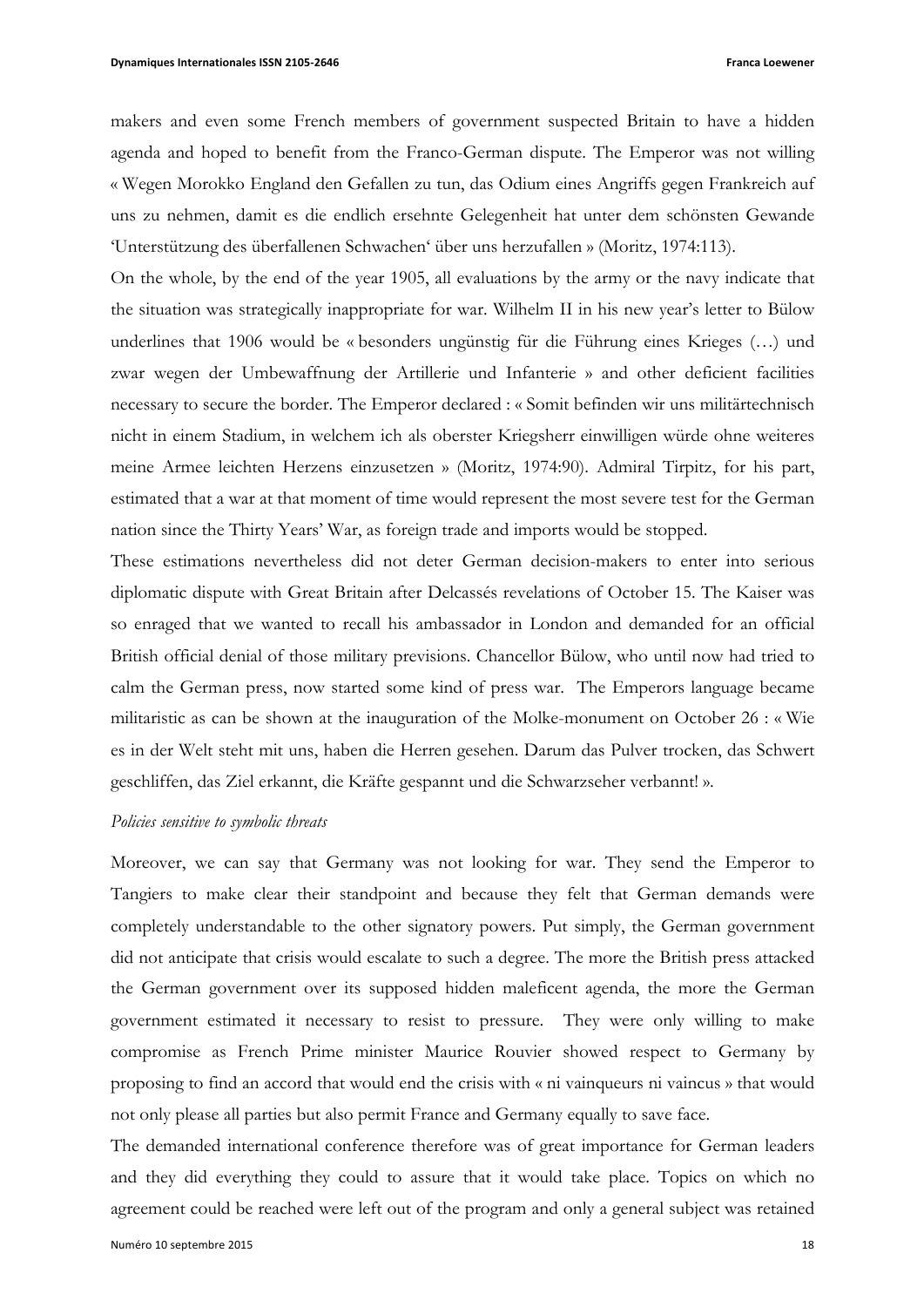and to be decided upon at the conference. The most important thing at that moment of the crisis was for German decision makers that the content of the program would be conform to the basic line of argumentation which the German government had repeated all over again since the beginning of the crisis: that it was up to the decision off all signatory powers together to decide about the destiny of Morocco. Therefore, a program that already contained the seeds of a future French dominance was inacceptable. What is interesting, however, is, that in private discussions German diplomats did not exclude to hand over Morocco entirely to France. But this had to be done in the future, when the Moroccan affair would be forgotten and French-German relations improved so that German this major concession would be appreciated as a gift of friendship and not as something given due to international and British pressure. The public image was so important that when the French press started presenting Germany as the inferior and disgraced the chancellor even threatened to breakup negotiations altogether. In contrast, the moment the French government managed to calm the press, negotiations continued more smoothly. The moment the program for the conference was accepted by all powers Bülow and the Kaiser estimated the chances that a war might result were very low.

**Evaluation**: We can observe that German decision-makers calmed in reaction to policies that permitted to save its face and radicalized towards actors that threatened it symbolically, and materially. Although the conference could have been motivated by decision-makers hope for economic reward, one has to bear in mind that the German government already planned to hand over Morocco to France in the future. This relativizes the financial aspect of the conference and underlines its symbolic component.

Recognition policy: 1 Economic incitement policy: 1 Deterrence policy: 3 Reassurance policy: 0

# *Sequence 4 – At the conference (January 16, 1906–April 1906)*

When the conference opened in January the German government was confident that a solution to the Moroccan issue could be found. Negotiations nevertheless started to be held up concerning the topics of the reform of the police and the state bank that was to be created. France insisted that it should be accorded particular rights in both domains due its special interests in North Africa and the proximity to Algeria what the German government denies. Nevertheless, the German delegation finally make important concessions to France who gains control together with Spain about important parts of the policing sector and the bank capital stock. Although both should be supervised by international committees, the latter were left with only small leverage.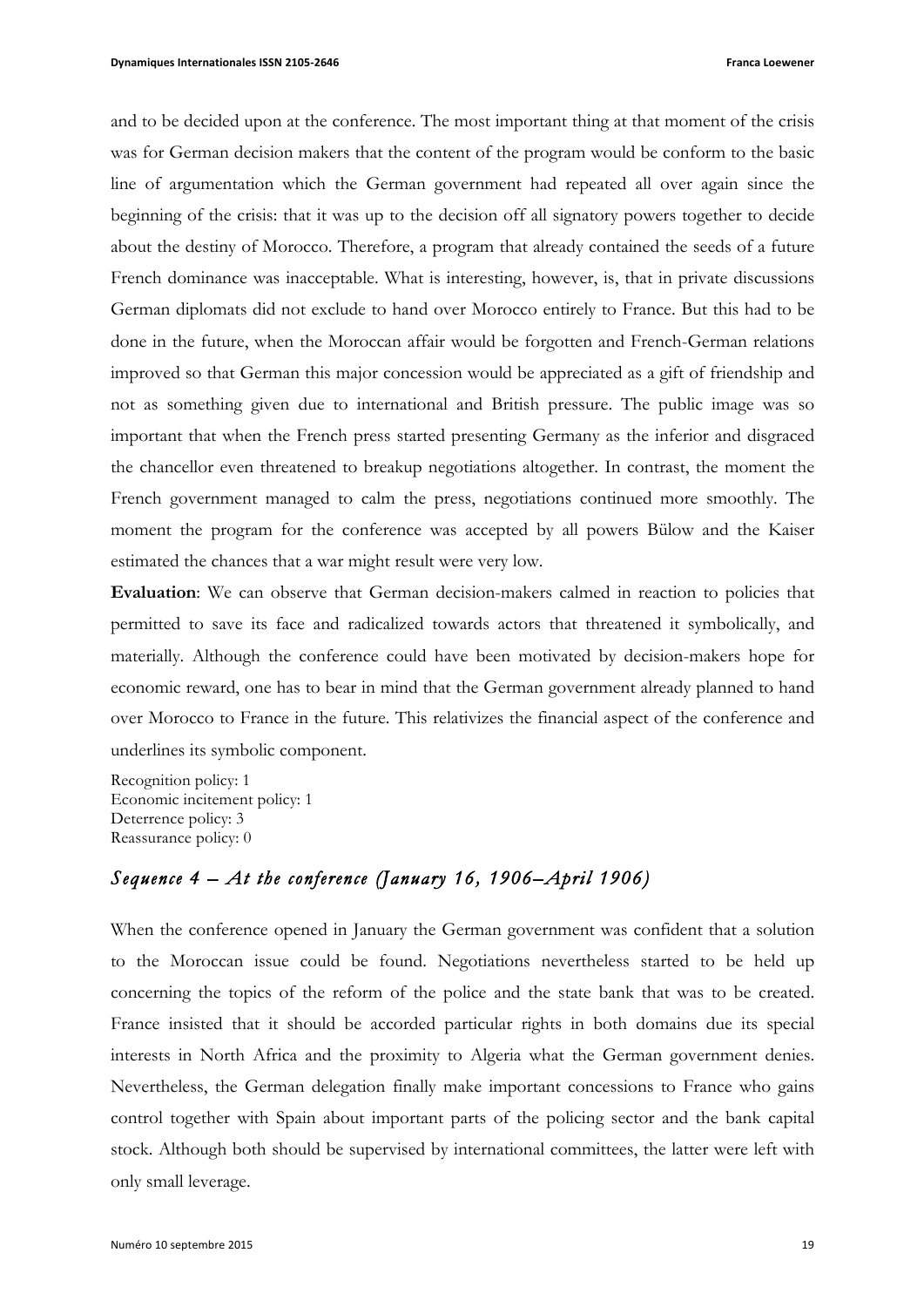### *Policies promising economic reward*

In fact, the French government tried already before the official opening of the international conference to make a deal with Germany, proposing territorial and commercial rewards in exchange for its compliance. Rouvier proposed to create at the conference an interim arrangement at the end of which France could be accorded more responsibilities over Morocco. The minister even promised in exchange for the general mandate over the police not only that German economic interests in Morocco would be guaranteed, but was willing indemnify with territories in the Congo. The German government nevertheless declined the offer, as this was in complete contradiction with the idea to decide collectively over Morocco. And this could only be done at the conference with the consent of all participating powers. During the conference the French representative at numerous occasions proposed to Germany extensive guarantees for its financial and commercial rights in Morocco but these propositions were turned down by German decision-makers as they came with the cost of accepting a stronger and unequal influence of France in Morocco's banking and police sector. The final accord that was found by the signatory powers surely cannot be seen as great economic success either, although Germany was accorded parts of the capital stock of the newly created Moroccan state bank.

### *Policies of military threat*

By the beginning of 1906 fear of a German attack had taken hold within the population of France and Britain and was seen as imminent. The French government even planned to draft a part of the reservists near Metz in order to rehearse for the case of an emergency and calm public fears. Nevertheless, German decision-makers refused to give in. They would rather have the conference fail altogether than submit to international threats.

When in January the government in London was replaced by a supposed more German-friendly one, Bülow was relieved : « nun glaube ich bestimmt, das sein Einvernehmen zustande kommen kann ». In February however the new British government shows incomprehension to Germany's continuing resistance concerning the reform of the police and the bank. Grey threatened that under these conditions an Anglo-German rapprochement would be impossible. Metternich provocatively replied that the price Britain asked for his friendship was be too high if this meant that French rights were more important than German rights. As long as the British governments and especially the British public opinion « agitated » against Germany no compromise could be found. Without the permanent meddling of Britain, German decision-makers were convinced, negotiations would go rather smoothly.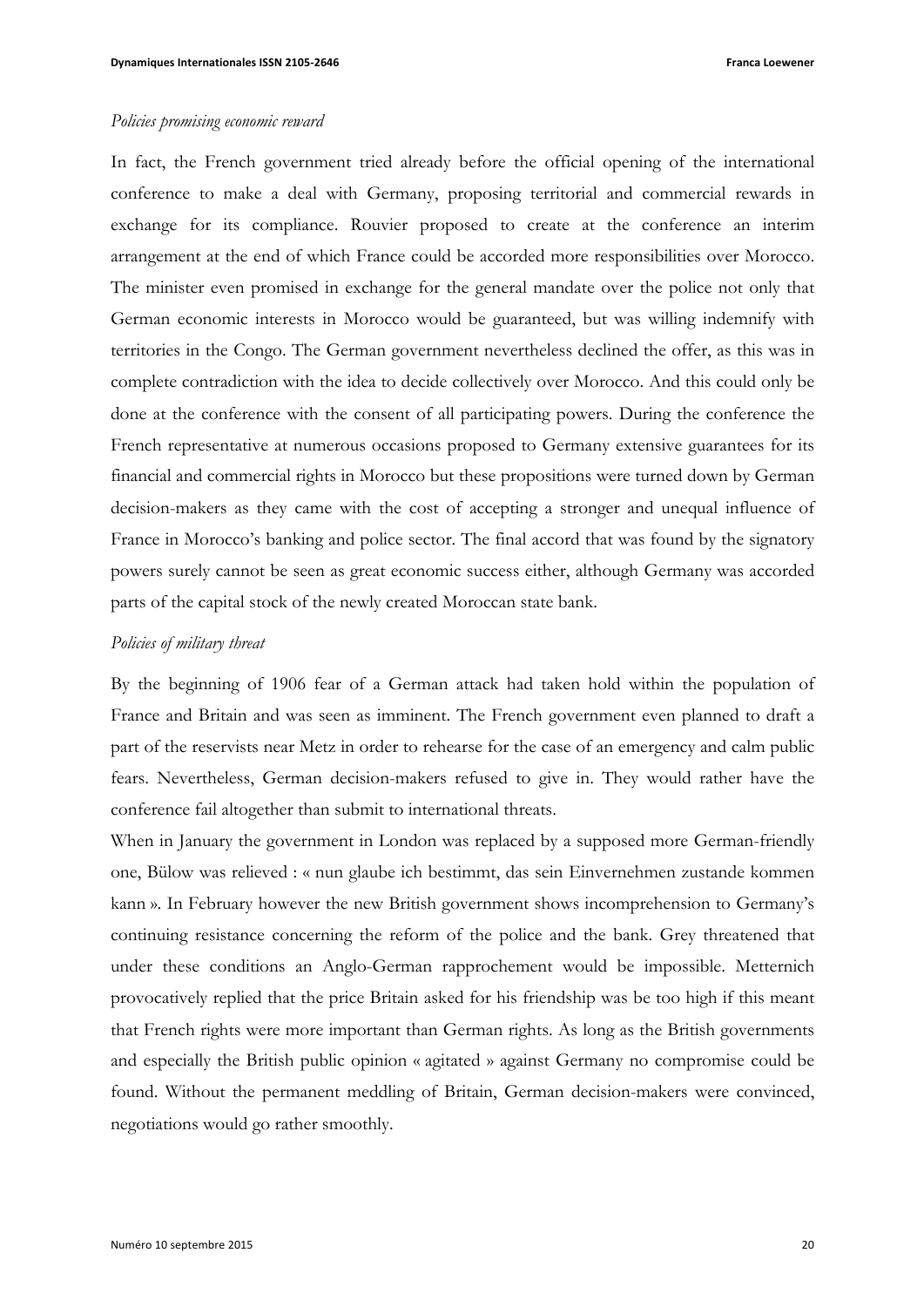### *Policies sensitive to symbolic threats*

What drives the German government during the whole deliberation at the conference is the motivation to find an accord in which no power should acquire a predominant position in Morocco (neither financially, nor administratively) and which would permit Germany an honourable exit from the crisis. At no point in time the German government tries to gain exclusive rights or privileges in Morocco. However, it tries to question the self-proclaimed privileged position of France in Morocco. For German decision-makers France's pretention to have an automatic or natural right to dominate Morocco has no legal or moral basis. It therefore was hard to convince to compromise. Nevertheless, as public pressure was mounting, the international press was demonizing Germany as hostile power, and even the other conference participants lost their last sympathy for the continuing German objections on the Moroccan reform proposition, German decision-makers could do nothing more than accept. Caught between the need to compromise in order to bring the conference to a positive end, the will not to be perceived as loser and troublemaker in the end, the German government made considerable concessions to France. While it prevented France from imposing reform unilaterally, this came at a price Germany had not foreseen: international recognition and prestige.

**Evaluation**: The last sequence of the crisis shows that moral isolation by the other international powers did leave Germany no way out than to retreat, as it was not prepared to risk an open conflict. As Germany's rights were economically speaking secured, the German leaders had no real legitimacy to take other coercive steps – and the more because the other participating powers did not see any inconvenient with the result.

Recognition policy: 1 Economic incitement policy: 2 Deterrence policy: 2 Reassurance policy: 1

## **Concluding remarks**

Our sequential analysis has shown, that material gain was not the primary motive that pushed Germany to trigger crisis. Rather, our indicators hint that it was primarily the indignation that German decision-makers felt when they were not integrated into the renegotiation of the status of Morocco, like it was done with Britain, Italy or Spain, that made them act. The neglect to include Germany into the negotiations contradicted German decision-makers self-images to be a great world power. The German government intervened to impose its say, convinced that its objections were understood by the other powers concerned as their argumentation was backed by the legal provisions of the Madrid agreement of 1880. However, the objections of the German government were not understood. The more the German government was threatened or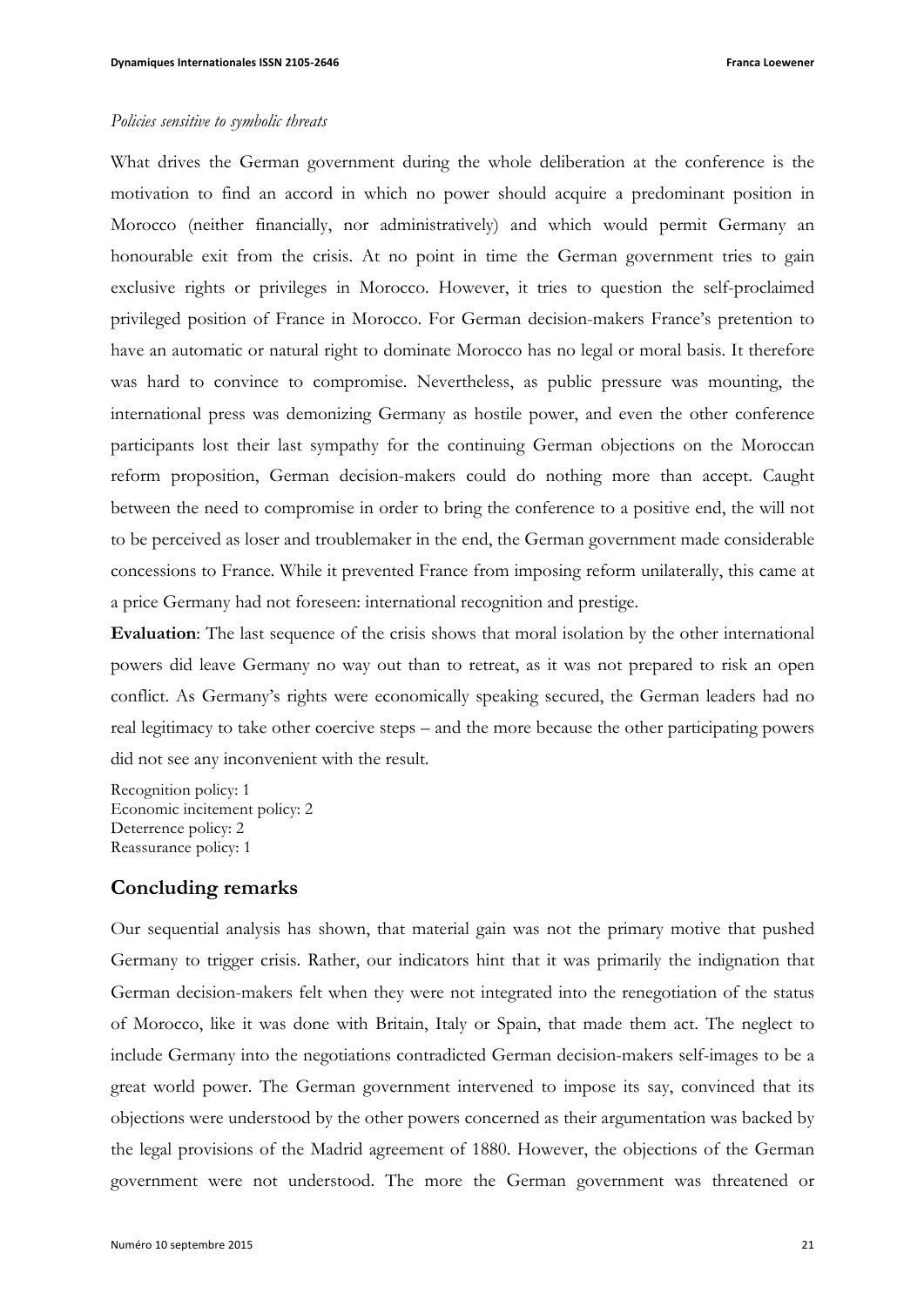presented as a trouble maker the more it insisted on its position. On the one hand, symbolic vulnerability made German decision makers insensitive to physical threat. On the other hand, the more it was treated with respect and seriousness the more peaceful the negotiations developed, though Germany did not lower its requests. Germany's giving in in the end was due to its incapability to achieve it aims peacefully and the fact that its international esteem had substantially suffered.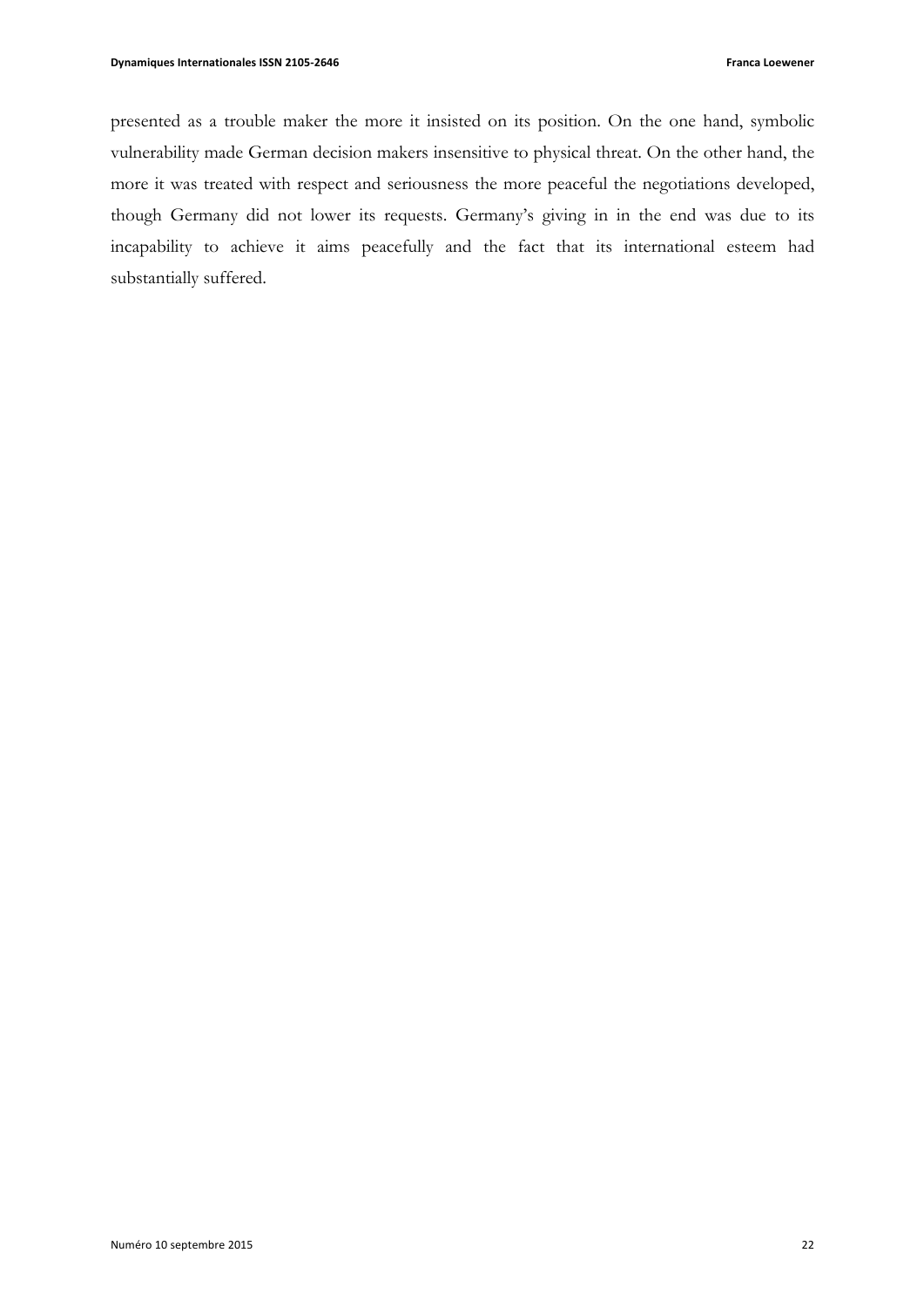# **Sources**

ANDREW, Christopher, *Théophile Delcassé and the Making of the Entente Cordiale*, London : Macmillan, 1968.

BLAINEY, Geoffrey, *The Causes of War,* New York : Free Press, 1973.

BIALLY MATTERN, Janice, *Ordering International Politics: Identity, Crisis, and Representational Force*, New York : Routledge, 2005.

BUENO DE MESQUITA, et Bruce, LALMAN, David, *War and Reason: Domestic and International Imperatives*, New Haven : Yale University Press, 1992.

BURTON, John W., *Conflict: Human Needs Theory*, Basingtoke : Macmillan, 1990.

COPELAND, Dale, *The Origins of Major War*, Ithaka : Cornell University Press, 2000.

DAUSS, Markus, *Identitätsarchitekturen. Öffentliche Bauten des Historismus in Paris und Berlin (1891- 1918),* Dresden : Thelem, 2007.

DOYLE, Michael W., *Ways of War and Peace: Realism, Liberalism, Socialism*, London : New York, Norton, 1997.

ELSTER, Jon, *Reason and Rationality*, Princeton : Princeton University Press, cop. 2009.

GEISS, Imanuel, *Das Deutsche Reich und die Vorgeschichte des Ersten Weltkriegs*, München; Wien : Hanser, 1987.

GIDDENS, Anthony, *Modernity and Self-Identity. Self and Society in the Late Modern Age*, Cambridge : Polity Press, 1991.

GUILLEN, Pierre, *L'Allemagne et le Maroc de 1870 à 1905*, Paris : PUF, 1967.

HENDERSON, Edward, « Homo Symbolicus : A Definition of a Man », *Man and World*, vol. 4, no. 2, 1971, pp. 131-150.

HERZ, John H., *Political Realism and Political Idealism : A Study in Theories and Realities*, Chicago : University of Chicago Press, 1951.

HILLGRUBER, Josef, et BECKER, Andreas. (eds.), *Die Deutsche Frage im 19. und 20. Jahrhundert,*  München : Vögel, 1983.

HONNETH, Axel, *Kampf um Anerkennung: Zur moralischen Grammatik sozialer Konflikte*, Frankfurt a/M : Surkamp, 1992.

JOHANN, Ernst, (ed), *Reden des Kaisers. Ansprachen, Predigten, Trinksprüche Wilhelms II*., München : DTV, 1966.

KAHLER, Miles, « Rationality in International Relations", *International Organization*, vol. 52, no. 4, 1998, pp. 919-941.

KEHR, Eckart, *Economic Interest, Militarism, and Foreign Policy. Essays on German History*, Berkeley; Los Angeles; London : University of California Press, 1977.

LEBOW, Richard N., *A Cultural Theory of International Relations*, Cambridge; New York : Cambridge University Press, 2008.

LEPSIUS, J., MENDELSSOHN-BARTHOLDY, A., et THIMME, F., (eds.) *Die Große Politik der Europäischen Kabinette 1871-1914.Sammlung des Diplomatischen Akten des Auswärtigen Amtes*, Deutsche Verlagsgesellschaft für Politik und Geschichte, vol. 19-21, 1922.

LEVY, Jack S., « Domestic Politics and War", *Journal of Interdiscriplinary History*, vol. 18, no. 4, 1988, pp. 653-673.

LINDEMANN, Thomas, RINGMAR, Erik, *The International Politics of Recognition*, Boulder; London : Paradigm Publishers, 2012.

MEARSHEIMER, John, *The Tragedy of Great Power Politics*, New York : Norton, 2001.

MITZEN, Jennifer, « Ontological Security in World Politics: State Identity and the Security Dilemma", *European Journal of International Relations*, 2006, vol. 12, no. 3, pp. 341-370.

MOMBAUER, Annika, *Helmuth von Moltke and the Origins of the First World War*, Cambridge : Cambridge University Press, 2001.

MOMMSEN, Wolfgang J., *Der autoritäre Nationalstaat. Verfassung, Gesellschaft und Kultur im deutschen Kaiserreich*, Frankfurt am Main, 1990.